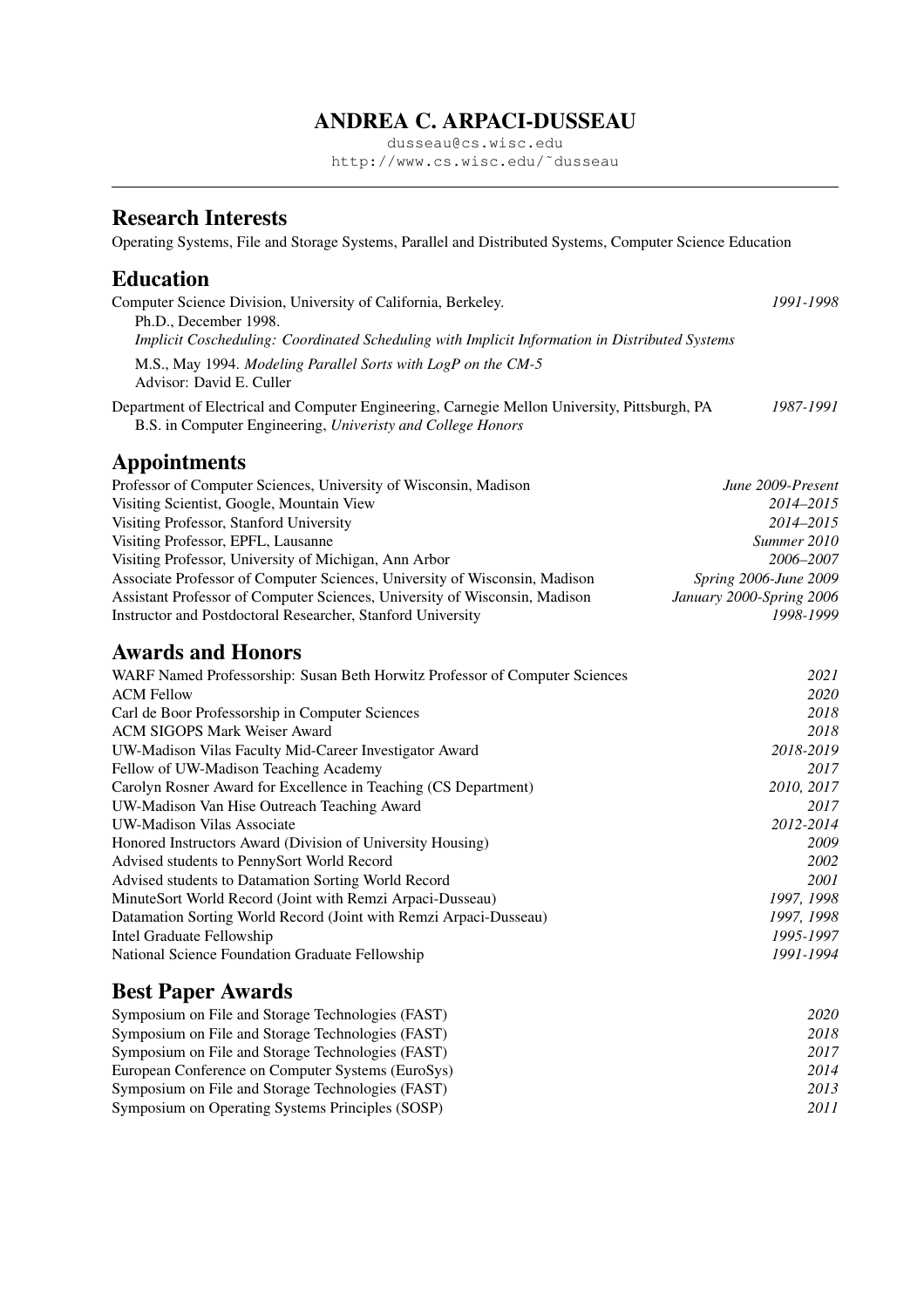| Symposium on File and Storage Technologies (FAST) | 2011        |
|---------------------------------------------------|-------------|
| Symposium on File and Storage Technologies (FAST) | <i>2010</i> |
| Usenix Annual Technical Conference (ATC)          | 2009        |
| Symposium on File and Storage Technologies (FAST) | 2009        |
| Symposium on File and Storage Technologies (FAST) | 2008        |
| Dependable Systems and Networks (DSN)             | 2005        |
| Symposium on File and Storage Technologies (FAST) | 2004        |

# External Service

| Virginia Tech Computer Science Department External Review                        | Fall'21                                              |
|----------------------------------------------------------------------------------|------------------------------------------------------|
| <b>ACM SIGOPS Mark Weiser Award Selection Committee</b>                          | 2019-2021                                            |
| <b>OSDI</b> Steering Committee                                                   | 2018-Present                                         |
| Panelist for NSF CISE Proposals                                                  | 2001, 2002, 2004, 2006, 2007, 2008, 2014, 2019, 2020 |
| EuroSys Roger Needham Award Review Committee                                     | 2019                                                 |
| Reviewer for Department of Energy SBIR Phase I and II                            | 2018, 2019                                           |
| Instructor for College Board Computer Science (CS): Principles Pilot Phase II    | 2011-2012                                            |
| Reviewer for NCWIT-WI Aspirations in Computing Scholarships                      | 2012                                                 |
| Member of Advisory Committe for NSF CISE                                         | 2006-2008                                            |
| External Advisory Panelist for NSF LEAD project                                  | October 2006                                         |
| Elected as ACM SIGOPS Treasurer                                                  | 2003                                                 |
| Reviewer for Natural Sciences and Engineering Resource Council of Canada (NSERC) | 2002                                                 |

# Program Chair and Committees

| USENIX Conference on File and Storage Technologies (FAST)                                    | 2005, 2008, 2012, 2016, 2018, 2021 |
|----------------------------------------------------------------------------------------------|------------------------------------|
| USENIX Symposium on Operating System Design and Implementation (OSDI)                        | 2016, 2020                         |
| <b>USENIX Annual Technical Conference (ATC)</b>                                              | 2003, 2005, 2012, 2020             |
| USENIX Conference on Networked Systems Design and Implementation (NSDI)                      | 2017, 2020                         |
| ACM SIGOPS Asia-Pacific Workshop on Systems (APSys)                                          | 2019                               |
| ACM International Systems and Storage Conference (SYSTOR)                                    | 2019                               |
| USENIX Symposium on Operating System Design and Implementation (OSDI) (Co-Chair)             | 2018                               |
| European Conference on Computer Systems (EuroSys)                                            | 2013, 2017, 2018                   |
| Workshop on Hot Topics in Storage and File Systems                                           | 2013, 2014                         |
| ACM Symposium on Operating Systems Principles (SOSP)                                         | 2007, 2009, 2011 (Poster+WIPs)     |
| <b>ACM SIGMETRICS/Performance</b>                                                            | 2009                               |
| Conference on Very Large Data Bases (VLDB)                                                   | 2009                               |
| USENIX Conference on File and Storage Technologies (FAST) (Co-Chair w/ Remzi Arpaci-Dusseau) | 2007                               |
| Architectural Support for Programming Languages and Operating Systems (ASPLOS)               | 2006                               |
| Workshop on Hot Topics in Systems Dependability (HotDep)                                     | 2006                               |
| International Workshop on Storage Security and Survivability (StorageSS)                     | 2005                               |
| Supercomputing (SC)                                                                          | 2001, 2005                         |
| USENIX Annual Technical Conference (ATC) (Co-Chair w/ Remzi Arpaci-Dusseau)                  | 2004                               |
| International Conference on Distributed Computing Systems (ICDCS)                            | 2004                               |
| Autonomic Track at Hawaii International Conference on System Sciences (HICSS)                | 2004                               |
| ACM Symposium on Principles of Distributed Computing (PODC)                                  | 2002                               |
| Workshop on Job Scheduling Strategies for Parallel Processing                                | 1999, 2000, 2001, 2002             |
| ACM SIGPLAN Workshop on Optimization of Middleware and Distributed Systems                   | 2001                               |

# Community Outreach

Created Weekly CS Afterschool and Weekend Clubs for K-12 Students

| Shorewood Elementary | Fall'09-Present                |
|----------------------|--------------------------------|
| Lowell Elementary    | Fall'11-Sp'13, Fall'15-Present |
| Van Hise Elementary  | Fall'12-Present                |
| Thoreau Elementary   | Sp'12-Present                  |
|                      |                                |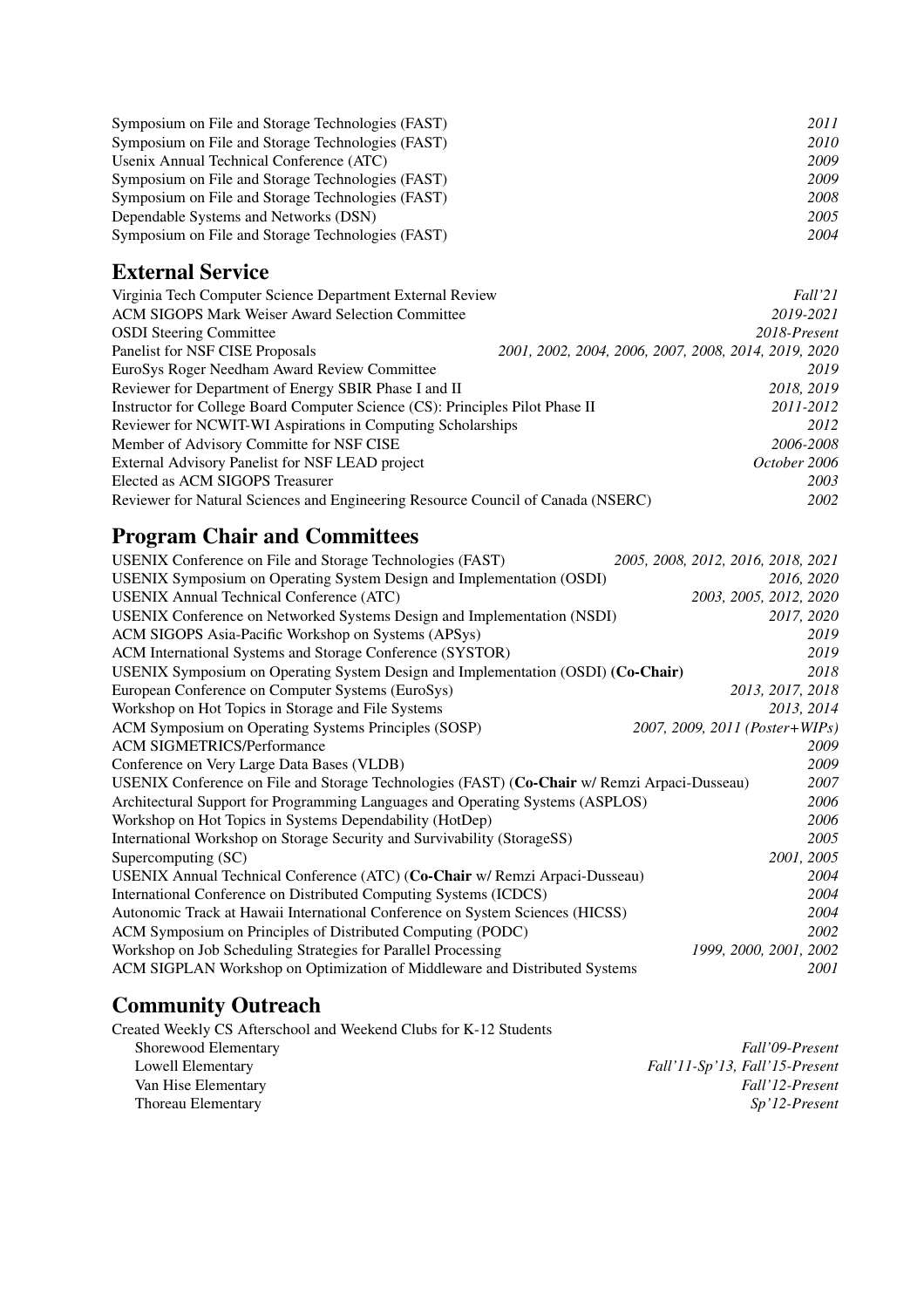Madison Children's Museum (Co-Ed) *Sp'12-Present* Randall Elementary *Fall'13-Present* Crestwood Elementary *Fall'13-Present* Muir Elementary *Sp'14-Present* Stephens Elementary *Sp'15-Present* Marquette Elementary *Sp'16-Present* Olson Elementary *Sp'17-Present* Midvale Elementary *Sp'17-Present* Emerson Elementary *Fall'17-Present* Schenk Elementary *Sp'12, Sp'18-Present* Salvation Army *Sp'18-Present* Falk Elementary *Sp'16-Fall'16, Sp'19* Huegel Elementary *Fall'18-Present* Hawthorne Elementary *Fall'18* Neighborhood House Community Center *Sp'15-Fall'15, Sum'17, Sum'18* Elvehjem Elementary *Sp'17* Leopold Elementary *Fall'15-Fall'16* Madison Children's Museum (Girls-Only) *Sp'13-Sp'14* America Indian Science and Engineering Society (AISES) *Sp'13* Nuestro Mundo Elementary *Fall'12-Sp'13* Schenk Elementary *Sp'12* Hamilton Middle *Sp'11-Sp'12* Wright Middle *Fall'11-Sp'12* Presenter at UW-Madison AP Summer Institute for CS Principles *2016, 2017* Dean for CS Major at Grandparents Univeristy, UW-Madison Primary Instructor for CS Major at Grandparents Univeristy, UW-Madison *Summers 2011, 2012, 2015* Created UW-Madison Scratch-a-thon Programming Competition *Sp'13* Coordinated CS Workshops UW-Madison Wisconsin Science Festival *Fall'18* John Muir Family Science Night in Portage, WI *Sp'13* Science Night at Emerson Elementary *Sp'13 Sp'13* Shorewood Elementary Teacher Training *Fall'11* Scratch Workshop at Sussex Library *Fall'10* Scratch Workshop at Hartland Library *Sp'09* Women in Science and Engineering RLC *Sp'09* Volunteer for Imaginary Worlds Camp at Calvin College *Summer 2007*

## University Service

| L&S Academic Planning Council                                         | Fall'21-Present        |
|-----------------------------------------------------------------------|------------------------|
| Mercile J. Lee Scholars Program Mentor                                | Fall'20-Present        |
| Distinguished Teaching Awards Committee                               | <i>Fall</i> '19-Sp'22  |
| Kemper K. Knapp Bequest Committee                                     | <i>Fall'18-Sp'22</i>   |
| Panelist, WISELI Celebrating Grant Review                             | Summer'15-Present      |
| UW-Madison Sophomore Research Fellowship Committee                    | Sp'19, Sp'20           |
| Cluster Advising Committee (CAC)                                      | Sp'20                  |
| Graduate Student Support Competition Committee                        | Fall'18                |
| L&S Physical Sciences Divisional Committee                            | Fall'15-Sp'18          |
| UW-Madison CIO Search Committee                                       | 2018                   |
| Chair, Physics Department Academic Programs Review Committee          | Fall'13                |
| Faculty Advisor, Alpha Phi Omega, National Service Fraternity         | $Sp'11-Sp'13$          |
| Faculty Co-Director of UW-Madison WISE Residential Learning Community | <i>Fall'08 - Sp'10</i> |
| Committee Member of ECE Department's Ten-Year Review                  | Sp'08                  |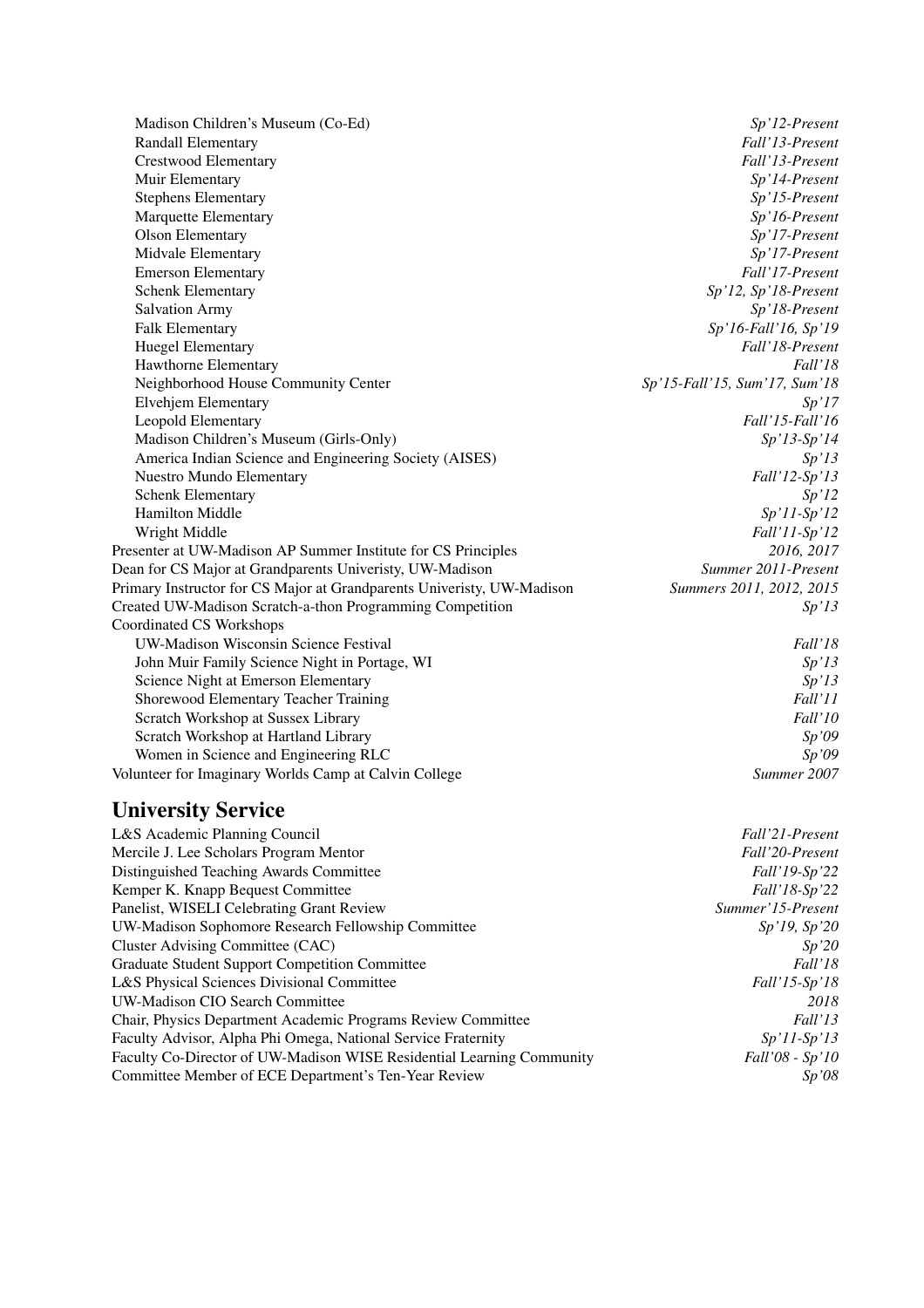# Departmental Service

| Chair, CS Department Graduate Student Admissions Committee | Fall'18-Present                             |
|------------------------------------------------------------|---------------------------------------------|
| Faculty Advisor, ACM-Women Chapter                         | $Sp'II-Present$                             |
| CS Department Budget Committee                             | Fall'07-Sp'10, Fall'15-Sp'17, Fall'19-Sp'21 |
| Associate Chair, Department of Computer Sciences           | Fall'10-Summer'14                           |
| CS Department Curriculum Committee                         | Fall'10-Spring'14                           |
| Chair of CS Department Graduate Advising Committee         | <i>Fall</i> '08-Sp'10                       |
| Co-Chair of CS Department Graduate Advising Committee      | <i>Fall</i> '07-Sp'08                       |
| CS Department Graduate Advising Committee                  | $Fall'02 - Sp'03$                           |
| CS Department Distinguished Lecture Series                 | <i>Fall</i> '04-Sp'05                       |
| CS Women Distinguished Lecture Series                      | Sp'03                                       |
| CS Department Graduate Student Admissions Committee        | $Sp'01$ , $Sp'02$ , $Sp'04$ , $Sp'06$       |
| CS Department Faculty Recruiting Committee                 | Sp'00                                       |
| CS Department OS Qualifying Exam Committee                 | $Sp'00$ -Present                            |

# Courses Created and Taught

| Fall'12 (Created), Sp'13, Fall'13, Sp'14, Sp'16, Sp'17       |
|--------------------------------------------------------------|
| Sum'17, Fall'17, Sum'18, Fall'18, Sum'19, Fall'21            |
| $Sp'05$ , $Sp'06$ , $Sp'08$ , $Sp'09$ , $Sp'22$              |
| Sp'00, Sp'01, Sp'03, Fall'04, Fall'05, Fall'07               |
| Fall'15, Fall'16, Fall'19, Sp'21                             |
| Fall'01, Sp'02, Fall'13, Sp'18, Sp'19, Fall'20               |
| Fall'09 (Created), Sp'10, Fall'10, Fall'11, Fall'12 (Honors) |
| $Sp'11$ (Created), Fall'11, Sp'12                            |
| Fall'02 (Created)                                            |
|                                                              |

## Students

#### Ph.D. Student Matriculation (w/ Remzi Arpaci-Dusseau):

| Yuvraj Patel, Ph.D., Fair and Secure Synchronization for Non-Cooperative Concurrent Systems                    | Summer'21 |
|----------------------------------------------------------------------------------------------------------------|-----------|
| Aishwarya Ganesan, Ph.D., Consistency-Aware Durability                                                         | Fall'20   |
| Ram Alagappan, Ph.D., Protocol- and Situation-Aware Distributed Storage Systems                                | Summer'19 |
| Jun He, Ph.D., Beyond Storage Interfaces: Finding and Exploiting Unwritten Contracts in Storage Devices        | Fall'18   |
| Zev Weiss, Ph.D., Hardware Driven Evolution in Storage Software                                                | Summer'18 |
| Leo Arulraj, Ph.D., Non-Invasive I/O Classification Techniques and Applications                                | Sp'18     |
| Suli Yang, Ph.D., Schedulability in Local and Distributed Storage Systems                                      | Fall'17   |
| Thanumalayan Sankaranarayana Pillai, Ph.D., Application Crash Consistency (Google)                             | Fall'16   |
| Tyler Harter, Ph.D., Measurement-Driven Storage: a Study of Apple Desktop Applications, Facebook Messages, and |           |
| Docker Containers (Microsoft Gray Systems Lab)                                                                 | Sp'16     |
| Lanyue Lu, Ph.D., Physical Separation in Modern Storage Systems (Google)                                       | Sp'16     |
| Vijay Chidambaran, Ph.D., Orderless and Eventually Durable File Systems (UT-Austin)                            | Fall'15   |
| Thanh Do, Ph.D., Towards Reliable Cloud Systems (Microsoft Gray Systems Lab)                                   | Sp'14     |
| Yupu Zhang, Ph.D., Integrated Data Protection (HP Labs)                                                        | Sp'14     |
| Yiying Zhang, Ph.D., Indirection in Storage Stacks (Purdue)                                                    | Sp'13     |
| Sriram Subramanian, Ph.D., Revisiting the Storage Interface for Flash (Fusion-IO)                              | Sp'13     |
| Swami Sundararaman, Ph.D., Recovery Techniques to Improve File System Reliability (Fusion-IO)                  | Sp'11     |
| Joe Meehean, Ph.D., Towards Transparent CPU Scheduling (Professor at Lynchburg)                                | Sp'11     |
| Haryadi Gunawi, Ph.D., Towards Reliable Storage Systems (U of Chicago)                                         | Fall'09   |
| Nitin Agarwal, Ph.D., Enabling Realistic and Practical File-System Benchmarking (NEC Labs)                     | Fall'09   |
| Lakshmi Bairavasundaram, Ph.D., Characteristics, Impact, and Tolerance of Partial Disk Failures (NetApp)       | Sp'08     |
| Florentina Popovici, Ph.D., Data-Driven Models in Storage System Design (Google)                               | Sp'07     |
| Todd Jones, Ph.D., <i>Implicit Operating System Awareness in a VMM</i> (Sandia National Labs)                  | Sp'07     |
| Tim Denehy, Ph.D., Information and Collaboration in the Storage Stack (Google)                                 | Sp'06     |
| Nathan Burnett, Ph.D., Information and Control in File System Buffer Management (VmWare)                       | Sp'06     |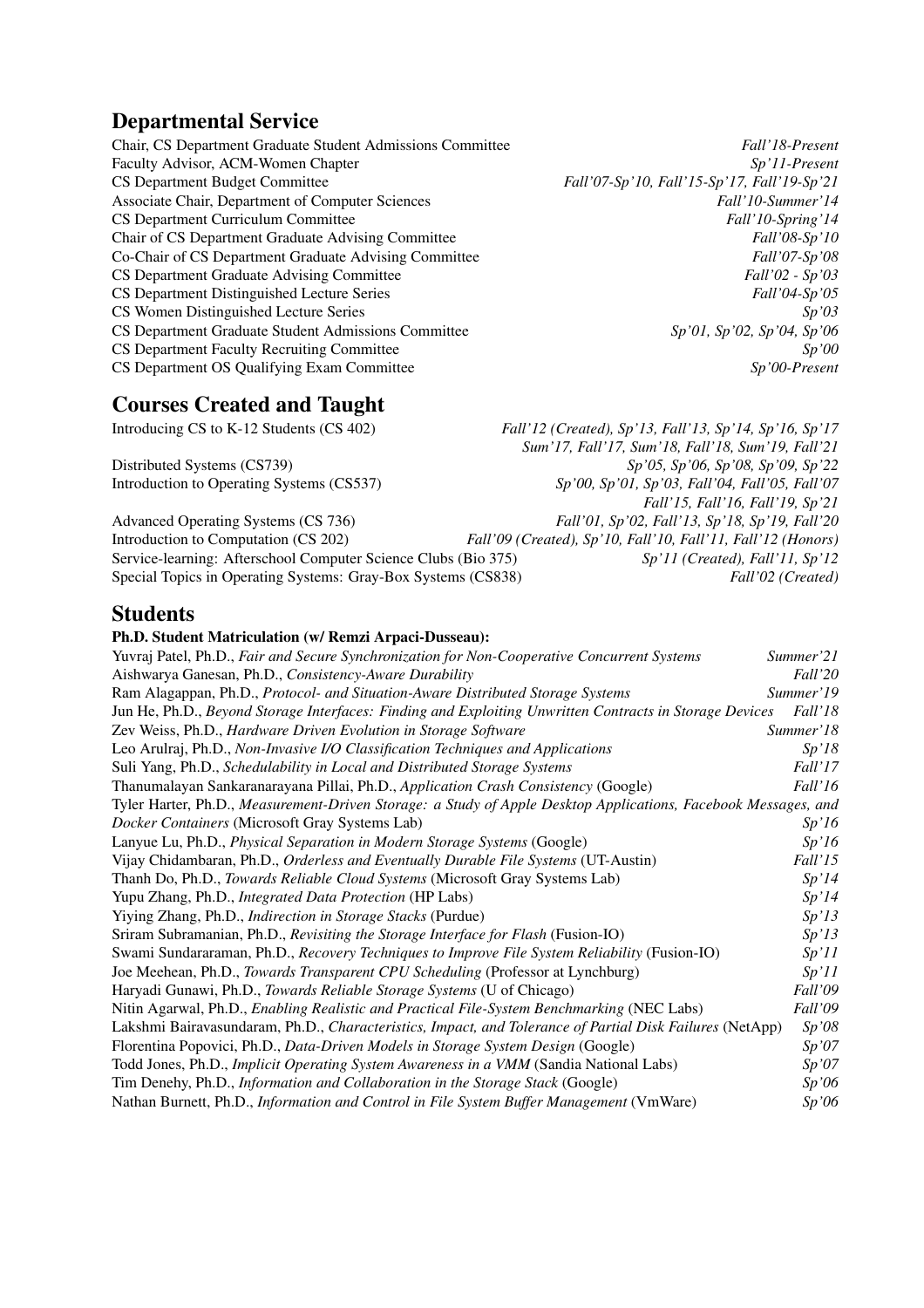| Vijayan Prabhakaran, Ph.D., <i>IRON File Systems</i> (Microsoft Research)        | Sv'06 |
|----------------------------------------------------------------------------------|-------|
| John Bent, Ph.D., <i>Data-driven Batch Scheduling</i> (Los Alamos National Labs) | Sp'05 |
| Muthian Sivathanu, Ph.D., Semantically-smart Disk Systems (Google)               | Sp'05 |
| 10. OII.III. ILAN                                                                |       |

#### Masters Student Matriculation (w/ Remzi Arpaci-Dusseau):

Chris Dragga *(M.S., 2013)*, Ao Ma *(M.S., 2012)*, Ishani Ahuja *(M.S., 2011)*, Deepak Ramamurthi *(M.S. 2011)*), Abhishek Rajimwale *(M.S., 2009)*, Swetha Krishnan *(M.S., 2007)*, Meenali Rungta *(M.S., 2006)*, James Nugent *(M.S., 2005)*, Camille Fournier *(M.S. 2005)*, Brian Forney *(M.S., 2003)*, Stirling Martin *(M.S., 2002)*, Sambavi Muthukrishnan *(M.S., 2001)*

#### Undergraduate Students:

Aaron Darling (Fall'00), Julio Lauritz (Fall'00), Yenny Rusli (Fall'00), Andy Lesmana (Sp'01), Vishal Soni (Fall'01), Leslie Cheung (Fall'01 - Sp'02), Madhava Walpola (Sp'02), Tom Hennen (Fall'01 and Fall'02), Andrew Hochhaus (Summer'03), Hendro Riyadi (Summer'03), Greg Sawyer(Summer'03), Dan Hawk (URS: Fall'07-Sp'08), Tu Anh Lam Vo (URS: Fall'07-Sp'08), Arizona Jaramillo (URS: Fall'07-Sp'08), Aaraon Scott (Summer 2008), Pa Kou Vang (URS: Fall'08-Sp'09), Phoua Xiong (URS: Fall'08-Sp'09), Erin Gonzalez (URS: Fall'08-Sp'09), Victor Bittorf (Sp'11), Cara Lauriten (Sp'12), Michael Ahlm (Sp'14), Pavle Kostovi (Sp'17), Kevin Houck (Sp'17)

## Refereed Conference Publications

- [1] Aishwarya Ganesan, Ramnatthan Alagappan, Andrea C. Arpaci-Dusseau, and Remzi H. Arpaci-Dusseau. Exploiting Nil-Externality for Fast Replicated Storage. In *Proceedings of the 28th ACM Symposium on Operating Systems Principles (SOSP '21)*, Virtual, October 2021.
- [2] Jing Liu, Anthony Rebello, Yifan Dai, Chenhao Ye, Sudarsun Kannan, Andrea C. Arpaci-Dusseau, and Remzi H. Arpaci-Dusseau. Scale and Performance in a Filesystem Semi-Microkernel. In *Proceedings of the 28th ACM Symposium on Operating Systems Principles (SOSP '21)*, Virtual, October 2021.
- [3] Kan Wu, Zhihan Guo, Guanzhou Hu, Kaiwei Tu, Ramnatthan Alagappan, Rathijit Sen, Kwanghyun Park, Andrea C. Arpaci-Dusseau, and Remzi H. Arpaci-Dusseau. The Storage Hierarchy is Not a Hierarchy: Optimizing Caching on Modern Storage Devices with Orthus. In *19th USENIX Conference on File and Storage Technologies (FAST '21)*, February 2021.
- [4] Youmin Chen, Youyou Lu, Bohong Zhu, Andrea C. Arpaci-Dusseau, Remzi H. Arpaci-Dusseau, and Jiwu Shu. Scalable Persistent Memory File System with Kernel-Userspace Collaboration. In *19th USENIX Conference on File and Storage Technologies (FAST '21)*, February 2021.
- [5] Yifan Dai, Yien Xu, Aishwarya Ganesan, Ramnatthan Alagappan, Brian Kroth, Andrea Arpaci-Dusseau, and Remzi Arpaci-Dusseau. From WiscKey to Bourbon: A Learned Index for Log-Structured Merge Trees. In *14th USENIX Symposium on Operating Systems Design and Implementation (OSDI'20)*, October 2020.
- [6] Anthony Rebello, Yuvraj Patel, Ramnatthan Alagappan, Andrea C. Arpaci-Dusseau, and Remzi H. Arpaci-Dusseau. Can applications recover from fsync failures? In *The 2020 USENIX Annual Technical Conference (USENIX ATC '20)*. USENIX Association, July 2020.
- [7] Yuvraj Patel, Leon Yang, Leo Arulraj, Andrea C. Arpaci-Dusseau, Remzi H. Arpaci-Dusseau, and Michael M. Swift. Avoiding Scheduler Subversion using Scheduler-Cooperative Locks. In *Fifteenth European Conference on Computer Systems (EuroSys '20)*, Heraklion, Greece, April 2020.
- [8] Aishwarya Ganesan, Ramnatthan Alagappan, Andrea C. Arpaci-Dusseau, and Remzi H. Arpaci-Dusseau. Strong and Efficient Consistency with Consistency-aware Durability. In *18th USENIX Conference on File and Storage Technologies (FAST 20)*, Santa Clara, CA, February 2020. USENIX Association.
- [9] Jun He, Kan Wu, Sudarsun Kannan, Andrea C. Arpaci-Dusseau, and Remzi H. Arpaci-Dusseau. Read as Needed: Building WiSER, a Flash-Optimized Search Engine. In *18th USENIX Conference on File and Storage Technologies (FAST '20)*, Santa Clara, CA, February 2020.
- [10] Suli Yang, Jing Liu, Andrea C. Arpaci-Dusseau, and Remzi H. Arpaci-Dusseau. Principled Schedulability Analysis for Distributed Storage Systems using Thread Architecture Models. In *Proceedings of the 13th Symposium on Operating Systems Design and Implementation (OSDI '18)*, San Diego, California, October 2018.
- [11] Ramnatthan Alagappan, Aishwarya Ganesan, Jing Liu, Andrea Arpaci-Dusseau, and Remzi Arpaci-Dusseau. Fault-Tolerance, Fast and Slow: Exploiting Failure Asynchrony in Distributed Systems. In *Proceedings of the 13th Symposium on Operating Systems Design and Implementation (OSDI '18)*, San Diego, California, October 2018.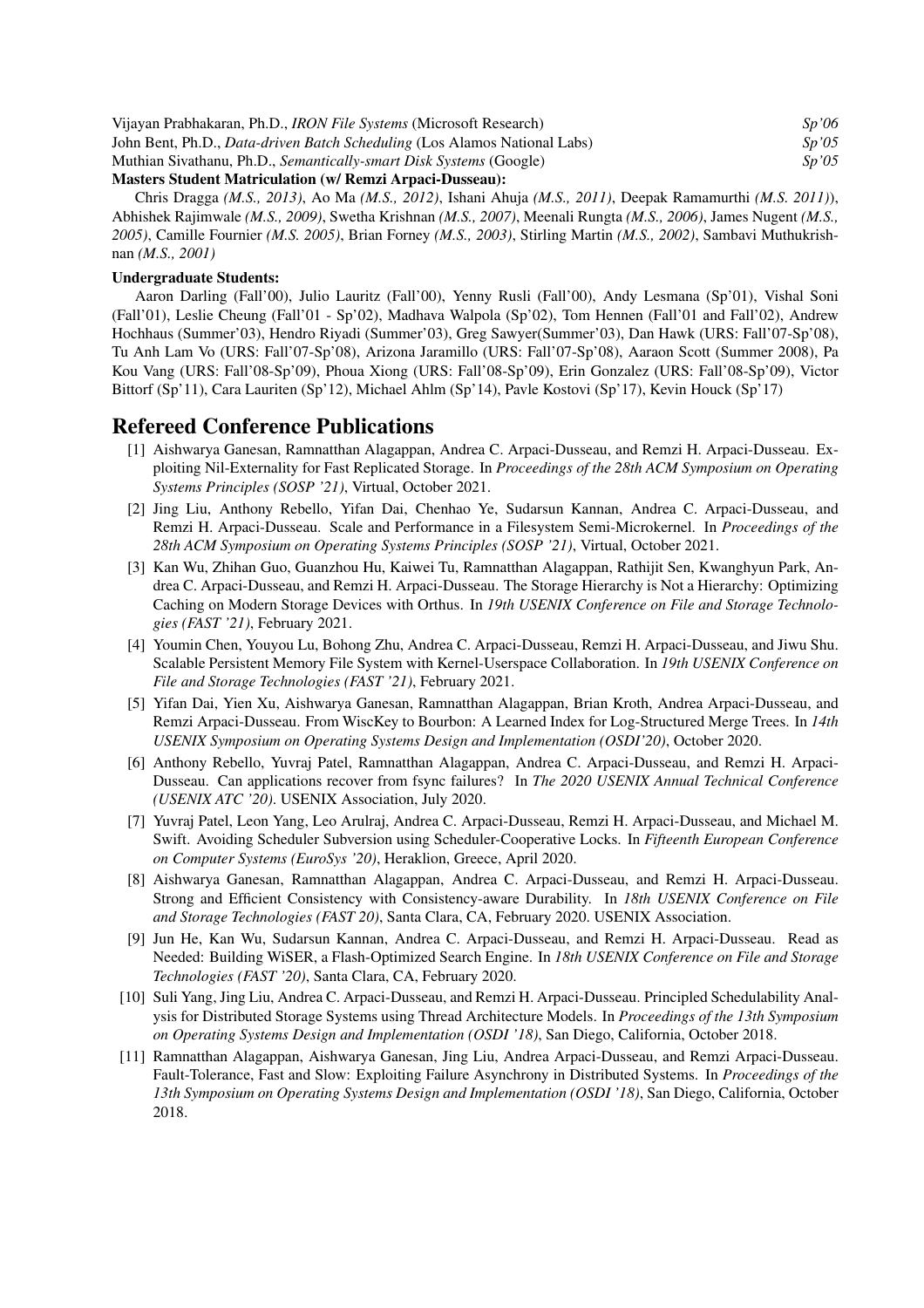- [12] Edward Oakes, Leon Yang, Dennis Zhou, Kevin Houck, Tyler Harter, Andrea Arpaci-Dusseau, and Remzi Arpaci-Dusseau. SOCK: Rapid task provisioning with serverless-optimized containers. In *2018 USENIX Annual Technical Conference (USENIX ATC 18)*, Boston, MA, 2018.
- [13] Sudarsun Kannan, Nitish Bhat, Ada Gavrilovska, Andrea Arpaci-Dusseau, and Remzi Arpaci-Dusseau. Redesigning LSMs for Nonvolatile Memory with NoveLSM. In *2018 USENIX Annual Technical Conference (USENIX ATC 18)*, Boston, MA, 2018. USENIX Association.
- [14] Ramnatthan Alagappan, Aishwarya Ganesan, Eric Lee, Aws Albarghouthi, Vijay Chidambaram, Andrea C. Arpaci-Dusseau, and Remzi H. Arpaci-Dusseau. Protocol-Aware Recovery for Consensus-Based Storage. In *Proceedings of the 16th USENIX Conference on File and Storage Technologies (FAST '18)*, Oakland, California, February 2018.
- [15] Sudarsun Kannan, Andrea C. Arpaci-Dusseau, Remzi H. Arpaci-Dusseau, Yuangang Wang, Jun Xu, and Gopinath Palani. Designing a True Direct-Access File System with DevFS. In *Proceedings of the 16th USENIX Conference on File and Storage Technologies (FAST '18)*, Oakland, California, February 2018.
- [16] Samer Al-Kiswany, Suli Yang, Andrea C. Arpaci-Dusseau, and Remzi H. Arpaci-Dusseau. NICE: Network-Integrated Cluster-Efficient Storage. In *The 26th International Symposium on High Performance Parallel and Distributed Computing (HPDC '17)*, June 2017.
- [17] Leo Arulraj, Andrea C. Arpaci-Dusseau, and Remzi H. Arpaci-Dusseau. Improving Virtualized Storage Performance with Sky. In *Proceedings of the 13th ACM SIGPLAN/SIGOPS International Conference on Virtual Execution Environments*, VEE '17, pages 112–128, 2017.
- [18] Jun He, Sudarsun Kannan, Andrea Arpaci-Dusseau, and Remzi Arpaci-Dusseau. The Unwritten Contract of Solid State Drives. In *Proceedings of the EuroSys Conference (EuroSys '17)*, Belgrade, Serbia, April 2017.
- [19] Aishwarya Ganesan, Ramnatthan Alagappan, Andrea C. Arpaci-Dusseau, and Remzi H. Arpaci-Dusseau. Redundancy Does Not Imply Fault Tolerance: Analysis of Distributed Storage Reactions to Single Errors and Corruptions. In *Proceedings of the 15th USENIX Conference on File and Storage Technologies (FAST '17)*, Santa Clara, California, February 2017.
- [20] Thanumalayan Sankaranarayana Pillai, Ramnatthan Alagappan, Lanyue Lu, Vijay Chidambaram, Andrea C. Arpaci-Dusseau, and Remzi H. Arpaci-Dusseau. Application Crash Consistency and Performance with CCFS. In *Proceedings of the 15th USENIX Conference on File and Storage Technologies (FAST '17)*, Santa Clara, California, February 2017.
- [21] Ramnatthan Alagappan, Aishwarya Ganesan, Yuvraj Patel, Thanumalayan Sankaranarayana Pillai, Andrea C. Arpaci-Dusseau, and Remzi H. Arpaci-Dusseau. Correlated Crash Vulnerabilities. In *Proceedings of the 12th Symposium on Operating Systems Design and Implementation (OSDI '16)*, Savannah, Georgia, November 2016.
- [22] Suli Yang, Kiran Srinivasan, Kishore Udayashankar, Swetha Krishnan, Jingxin Feng, Yupu Zhang, Andrea C. Arpaci-Dusseau, and Remzi H. Arpaci-Dusseau. Tombolo: Performance Enhancements for Cloud Storage Gateways. In *Proceedings of the 32nd IEEE Conference on Massive Data Storage (MSST '16)*, Santa Clara, California, June 2016.
- [23] Tyler Harter, Brandon Salmon, Rose Liu, Andrea C. Arpaci-Dusseau, and Remzi H. Arpaci-Dusseau. Slacker: Fast Distribution with Lazy Docker Containers. In *Proceedings of the 14th USENIX Conference on File and Storage Technologies (FAST '16)*, Santa Clara, California, February 2016.
- [24] Lanyue Lu, Thanumalayan Sankaranarayana Pillai, Andrea C. Arpaci-Dusseau, and Remzi H. Arpaci-Dusseau. WiscKey: Separating Keys from Values in SSD-conscious Storage. In *Proceedings of the 14th USENIX Conference on File and Storage Technologies (FAST '16)*, Santa Clara, California, February 2016.
- [25] Suli Yang, Tyler Harter, Nishant Agrawal, Salini Selvaraj Kowsalya, Anand Krishnamurthy, Samer Al-Kiswany, Andrea C. Arpaci-Dusseau, and Remzi H. Arpaci-Dusseau. Split-Level I/O Scheduling. In *Proceedings of the 25th ACM Symposium on Operating Systems Principles (SOSP '15)*, Monterey, California, October 2015.
- [26] Zev Weiss, Sriram Subramanian, Swaminathan Sundararaman, Vinay Sridhar, Nisha Talagala, Andrea C. Arpaci-Dusseau, and Remzi H. Arpaci-Dusseau. Mjolnir: Collecting Trash in a Demanding New World. In *Interactions of NVM/Flash with Operating-Systems and Workloads (INFLOW '15)*, Monterey, California, October 2015.
- [27] Yiying Zhang, Andrea C. Arpaci-Dusseau, and Remzi H. Arpaci-Dusseau. Removing the Costs and Retaining the Benefits of Flash-Based SSD Virtualization with FSDV. In *Proceedings of the 31st IEEE Conference on Massive Data Storage (MSST '15)*, Santa Clara, California, May 2015.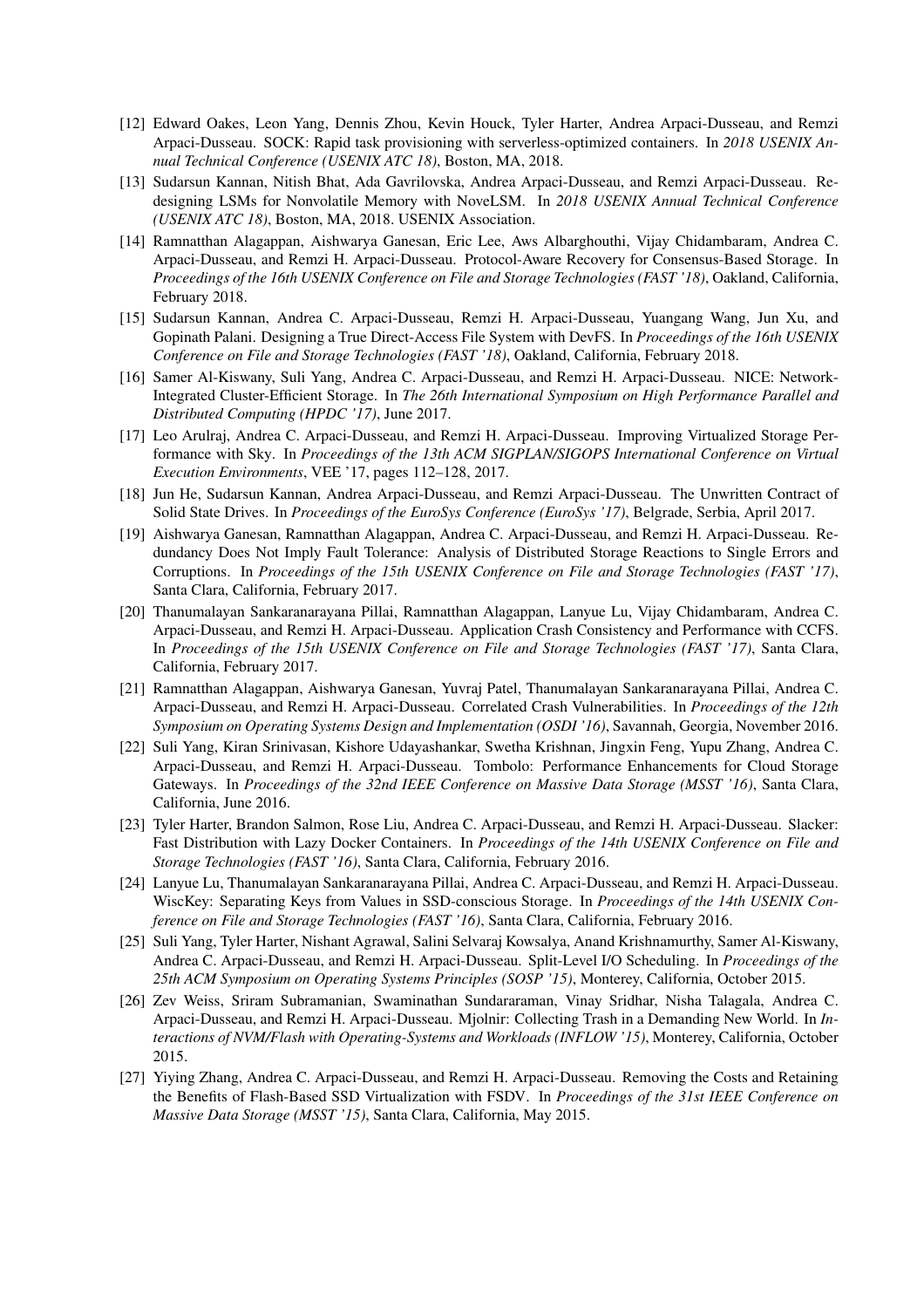- [28] Zev Weiss, Sriram Subramanian, Swaminathan Sundararaman, Nisha Talagala, Andrea C. Arpaci-Dusseau, and Remzi H. Arpaci-Dusseau. ANViL: Advanced Virtualization for Modern Non-Volatile Memory Devices. In *Proceedings of the 13th USENIX Conference on File and Storage Technologies (FAST '15)*, Santa Clara, California, February 2015.
- [29] Jun He, Duy Nguyen, Andrea C. Arpaci-Dusseau, and Remzi H. Arpaci-Dusseau. Reducing File System Tail Latencies with Chopper. In *Proceedings of the 13th USENIX Conference on File and Storage Technologies (FAST '15)*, Santa Clara, California, February 2015.
- [30] Thanumalayan Sankaranarayana Pillai, Andrea C. Arpaci-Dusseau, and Remzi H. Arpaci-Dusseau. Fractured Processes: Adaptive, Fine-Grained Process Abstractions. In *Proceedings of the 2014 Conference on Timely Results in Operating Systems (TRIOS '14)*, Broomfield, Colorado, October 2014.
- [31] Thanumalayan Sankaranarayana Pillai, Vijay Chidambaram, Ramnatthan Alagappan, Samer Al-Kiswany, Andrea C. Arpaci-Dusseau, and Remzi H. Arpaci-Dusseau. All File Systems Are Not Created Equal: On the Complexity of Crafting Crash-Consistent Applications. In *Proceedings of the 11th Symposium on Operating Systems Design and Implementation (OSDI '14)*, Broomfield, Colorado, October 2014.
- [32] Lanyue Lu, Yupu Zhang, Thanh Do, Samer Al-Kiswany, Andrea C. Arpaci-Dusseau, and Remzi H. Arpaci-Dusseau. Physical Disentanglement in a Container-Based File System. In *Proceedings of the 11th Symposium on Operating Systems Design and Implementation (OSDI '14)*, Broomfield, Colorado, October 2014.
- [33] Sriram Subramanian, Swaminathan Sundararaman, Nisha Talagala, Andrea C. Arpaci-Dusseau, and Remzi H. Arpaci-Dusseau. Snapshots in a Flash with ioSnap. In *Proceedings of the EuroSys Conference (EuroSys '14)*, Amsterdam, Netherlands, April 2014.
- [34] Tyler Harter, Dhruba Borthakur, Siying Dong, Amitanand Aiyer, Liyin Tang, Andrea C. Arpaci-Dusseau, and Remzi H. Arpaci-Dusseau. Analysis of HDFS Under HBase: A Facebook Messages Case Study. In *Proceedings of the 12th USENIX Symposium on File and Storage Technologies (FAST '14)*, Santa Clara, California, February 2014.
- [35] Zev Weiss, Tyler Harter, Andrea C. Arpaci-Dusseau, and Remzi H. Arpaci-Dusseau. ROOT: Replaying Multithreaded Traces with Resource-Oriented Ordering. In *Proceedings of the 24th ACM Symposium on Operating Systems Principles (SOSP '13)*, Nemacolin Woodlands Resort, Farmington, Pennsylvania, October 2013.
- [36] Vijay Chidambaram, Thanumalayan Sankaranarayana Pillai, Andrea C. Arpaci-Dusseau, and Remzi H. Arpaci-Dusseau. Optimistic Crash Consistency. In *Proceedings of the 24th ACM Symposium on Operating Systems Principles (SOSP '13)*, Nemacolin Woodlands Resort, Farmington, Pennsylvania, October 2013.
- [37] Jim Brown, Becca Tarsa, Andrea Arpaci-Dusseau, and Deidre Stuffer. Composition and Computation: Integrated Learning via Video Games. In *GLS 9.0 Proceedings of the International Conference on Games + Learning + Society*, June 2013.
- [38] Yiying Zhang, Andrea C. Arpaci-Dusseau, Remzi H. Arpaci-Dusseau. Warped Mirrors for Flash. In *Proceedings of the 29th IEEE Conference on Massive Data Storage (MSST '13)*, Long Beach, California, May 2013.
- [39] Yupu Zhang, Daniel S. Myers, Andrea C. Arpaci-Dusseau, and Remzi H. Arpaci-Dusseau. Zettabyte Reliability with Flexible End-to-end Data Integrity. In *Proceedings of the 29th IEEE Conference on Massive Data Storage (MSST '13)*, Long Beach, California, May 2013.
- [40] Andrea Arpaci-Dusseau, Owen Astrachan, Matthew Bauer, Baker Franke, Jean Griffin, Ralph Morelli, Chinma Uche, Marilyn Carrell, Christina Gardner, Richard Kick, Deepa Muralidhar, Dwight Barnett, Rebecca Dovi, Jeff Gray, Andy Kuemmel, and R Brook Osborne. Computer Science Principles: Analysis of a Proposed Advanced Placement Course. In *ACM Special Interest Group on Computer Science Education (SIGCSE)*, March 2013.
- [41] Thanh Do, Tyler Harter, Yingchao Liu, Haryadi S. Gunawi, Andrea C. Arpaci-Dusseau, and Remzi H. Arpaci-Dusseau. HARDFS: Hardening HDFS with Selective and Lightweight Versioning. In *Proceedings of the 11th USENIX Symposium on File and Storage Technologies (FAST '13)*, San Jose, California, February 2013.
- [42] Lanyue Lu, Andrea C. Arpaci-Dusseau, Remzi H. Arpaci-Dusseau, and Shan Lu. A Study of Linux File System Evolution. In *Proceedings of the 11th USENIX Symposium on File and Storage Technologies (FAST '13)*, San Jose, California, February 2013.
- [43] Ao Ma, Chris Dragga, Andrea C. Arpaci-Dusseau, and Remzi H. Arpaci-Dusseau. ffsck: The Fast File System Checker. In *Proceedings of the 11th USENIX Symposium on File and Storage Technologies (FAST '13)*, San Jose, California, February 2013.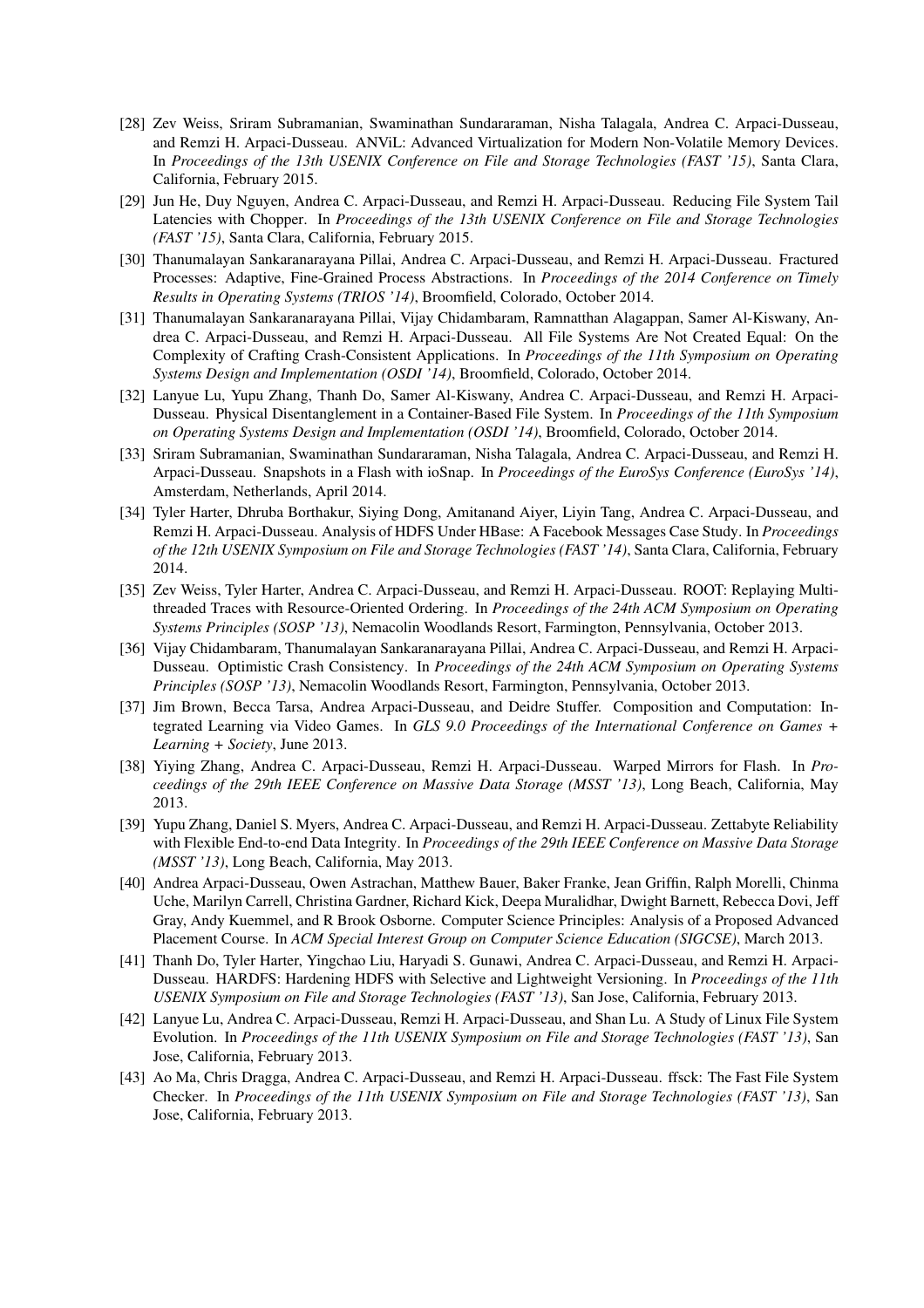- [44] Mohit Saxena, Yiying Zhang, Michael M. Swift, Andrea C. Arpaci-Dusseau, and Remzi H. Arpaci-Dusseau. Getting Real: Lessons in Transitioning Research Simulations into Hardware Systems. In *Proceedings of the 11th USENIX Symposium on File and Storage Technologies (FAST '13)*, San Jose, California, February 2013.
- [45] Yiying Zhang, Gokul Soundararajan, Mark W. Storer, Lakshmi N. Bairavasundaram, Sethuraman Subbiah, Andrea C. Arpaci-Dusseau, and Remzi H. Arpaci-Dusseau. Warming up Storage-Level Caches with Bonfire. In *Proceedings of the 11th USENIX Symposium on File and Storage Technologies (FAST '13)*, San Jose, California, February 2013.
- [46] Yiying Zhang, Leo Arulraj, Andrea C. Arpaci-Dusseau, and Remzi H. Arpaci-Dusseau. De-indirection for Flash-based SSDs with Nameless Writes. In *Proceedings of the 10th USENIX Symposium on File and Storage Technologies (FAST '12)*, San Jose, California, February 2012.
- [47] Vijay Chidambaram, Tushar Sharma, Andrea C. Arpaci-Dusseau, and Remzi H. Arpaci-Dusseau. Consistency Without Ordering. In *Proceedings of the 10th USENIX Symposium on File and Storage Technologies (FAST '12)*, pages 101–116, San Jose, California, February 2012.
- [48] Tyler Harter, Chris Dragga, Michael Vaughn, Andrea C. Arpaci-Dusseau, and Remzi H. Arpaci-Dusseau. A File is Not a File: Understanding the I/O Behavior of Apple Desktop Applications. In *Proceedings of the 23rd ACM Symposium on Operating Systems Principles (SOSP '11)*, Cascais, Portugal, October 2011.
- [49] Abhishek Rajimwale, Vijay Chidambaram, Deepak Ramamurthi, Andrea C. Arpaci-Dusseau, and Remzi H. Arpaci-Dusseau. Coerced Cache Eviction and Discreet-Mode Journaling: Dealing with Misbehaving Disks. In *Proceedings of the International Conference on Dependable Systems and Networks (DSN '11)*, Hong Kong, China, June 2011.
- [50] Swaminathan Sundararaman, Laxman Visampalli, Andrea C. Arpaci-Dusseau, and Remzi H. Arpaci-Dusseau. Refuse to Crash with Re-FUSE. In *Proceedings of the EuroSys Conference (EuroSys '11)*, Salzburg, Austria, April 2011.
- [51] Haryadi S. Gunawi, Thanh Do, Pallavi Joshi, Peter Alvaro, Joseph M. Hellerstein, Andrea C. Arpaci-Dusseau, Remzi H. Arpaci-Dusseau, Koushik Sen, and Dhruba Borthakur. FATE and DESTINI: A Framework for Cloud Recovery Testing. In *Proceedings of the 8th Symposium on Networked Systems Design and Implementation (NSDI '11)*, Boston, Massachusetts, April 2011.
- [52] Nitin Agrawal, Leo Arulraj, Andrea C. Arpaci-Dusseau, and Remzi H. Arpaci-Dusseau. Emulating Goliath Storage Systems with David. In *Proceedings of the 9th USENIX Symposium on File and Storage Technologies (FAST '11)*, San Jose, California, February 2011.
- [53] Swaminathan Sundararaman, Yupu Zhang, Sriram Subramanian, Andrea C. Arpaci-Dusseau, and Remzi H. Arpaci-Dusseau. Making the Common Case the Only Case with Anticipatory Memory Allocation. In *Proceedings of the 9th USENIX Symposium on File and Storage Technologies (FAST '11)*, San Jose, California, February 2011.
- [54] Yupu Zhang, Abhishek Rajimwale, Andrea C. Arpaci-Dusseau, Remzi H. Arpaci-Dusseau. End-to-end Data Integrity for File Systems: A ZFS Case Study. In *Proceedings of the 8th USENIX Symposium on File and Storage Technologies (FAST '10)*, San Jose, California, February 2010.
- [55] Swaminathan Sundararaman, Sriram Subramanian, Abhishek Rajimwale, Andrea C. Arpaci-Dusseau, Remzi H. Arpaci-Dusseau, and Michael M. Swift. Membrane: Operating System Support for Restartable File Systems. In *Proceedings of the 8th USENIX Symposium on File and Storage Technologies (FAST '10)*, San Jose, California, February 2010.
- [56] Sriram Subramanian, Yupu Zhang, Rajiv Vaidyanathan, Haryadi S. Gunawi, Andrea C. Arpaci-Dusseau, Remzi H. Arpaci-Dusseau, and Jeffrey F. Naughton. Impact of Disk Corruption on Open-Source DBMS. In *Proceedings of the 26th International Conference on Data Engineering (ICDE '10)*, Long Beach, California, March 2010.
- [57] Cindy Rubio-Gonzalez, Haryadi S. Gunawi, Ben Liblit, Remzi H. Arpaci-Dusseau, and Andrea C. Arpaci-Dusseau. Error Propagation Analysis for File Systems. In *Proceedings of the ACM SIGPLAN 2009 Conference on Programming Language Design and Implementation (PLDI '09)*, Dublin, Ireland, June 2009.
- [58] Lakshmi N. Bairavasundaram, Swaminathan Sundararaman, Andrea C. Arpaci-Dusseau, and Remzi H. Arpaci-Dusseau. Tolerating File-System Mistakes with EnvyFS. In *Proceedings of the USENIX Annual Technical Conference (USENIX '09)*, San Diego, California, June 2009.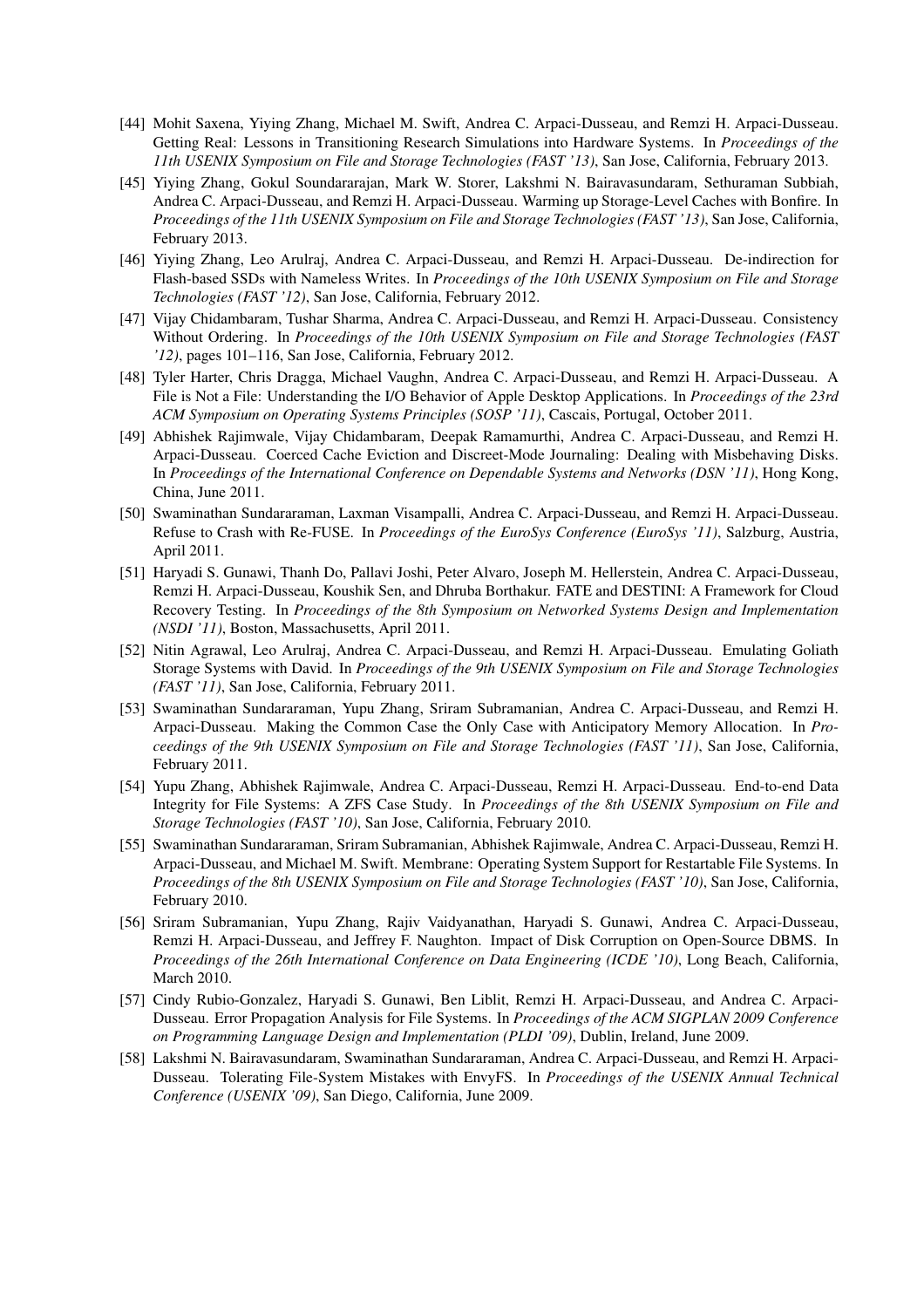- [59] Nitin Agrawal, Andrea C. Arpaci-Dusseau, and Remzi H. Arpaci-Dusseau. Generating Realistic Impressions for File-System Benchmarking. In *Usenix Conference on File and Storage Technologies (FAST'09)*, 2009.
- [60] Haryadi S. Gunawi, Abhishek Rajimwale, Andrea C. Arpaci-Dusseau, and Remzi H. Arpaci-Dusseau. SQCK: A Declarative File System Checker. In *Proceedings of the 8th Symposium on Operating Systems Design and Implementation (OSDI '08)*, San Diego, CA, December 2008.
- [61] Ashok Anand, Sayandeep Sen, Andrew Krioukov, Florentina Popovici, Aditya Akella, Andrea Arpaci-Dusseau, Remzi Arpaci-Dusseau, and Suman Banerjee. Avoiding File System Micromanagement with Range Writes. In *Proceedings of the 8th Symposium on Operating Systems Design and Implementation (OSDI '08)*, San Diego, CA, December 2008.
- [62] Lakshmi N. Bairavasundaram, Meenali Rungta, Nitin Agrawal, Andrea C. Arpaci-Dusseau, Remzi H. Arpaci-Dusseau, and Michael M. Swift. Analyzing the Effects of Disk Pointer Corruption. In *Proceedings of the International Conference on Dependable Systems and Networks (DSN '08)*, Anchorage, Alaska, June 2008.
- [63] Stephen T. Jones, Andrea C. Arpaci-Dusseau, and Remzi H. Arpaci-Dusseau. VMM-based Hidden Process Detection and Identification using Lycosid. In *ACM International Conference on Virtual Execution Environments (VEE 2008)*, Seattle, Washington, March 2008.
- [64] Haryadi S. Gunawi, Cindy Rubio-Gonzalez, Andrea C. Arpaci-Dusseau, Remzi H. Arpaci-Dusseau, and Ben Liblit. EIO: Error Handling is Occasionally Correct. In *Proceedings of the 6th USENIX Symposium on File and Storage Technologies (FAST '08)*, pages 207–222, San Jose, California, February 2008.
- [65] Andrew Krioukov, Lakshmi N. Bairavasundaram, Garth R. Goodson, Kiran Srinivasan, Randy Thelen, Andrea C. Arpaci-Dusseau, and Remzi H. Arpaci-Dusseau. Parity Lost and Parity Regained. In *Proceedings of the 6th USENIX Symposium on File and Storage Technologies (FAST '08)*, pages 127–141, San Jose, California, February 2008.
- [66] Lakshmi N. Bairavasundaram, Garth R. Goodson, Bianca Schroeder, Andrea C. Arpaci-Dusseau, and Remzi H. Arpaci-Dusseau. An Analysis of Data Corruption in the Storage Stack. In *Proceedings of the 6th USENIX Symposium on File and Storage Technologies (FAST '08)*, pages 223–238, San Jose, California, February 2008.
- [67] Haryadi S. Gunawi, Vijayan Prabhakaran, Swetha Krishnan, Andrea C. Arpaci-Dusseau, and Remzi H. Arpaci-Dusseau. Improving File System Reliability with I/O Shepherding. In *Proceedings of the 21st ACM Symposium on Operating Systems Principles (SOSP '07)*, pages 283–296, Stevenson, Washington, October 2007.
- [68] Meenali Rungta, Lakshmi N. Bairavasundaram, Andrea C. Arpaci-Dusseau, and Remzi H. Arpaci-Dusseau. Limiting Trust in the Storage Stack. In *The International Workshop on Storage Security and Survivability (StorageSS '06)*, Alexandria, Virginia, November 2006.
- [69] Stephen T. Jones, Andrea C. Arpaci-Dusseau, and Remzi H. Arpaci-Dusseau. Geiger: Monitoring the Buffer Cache in a Virtual Machine Environment. In *Proceedings of the 12th International Conference on Architectural Support for Programming Languages and Operating Systems (ASPLOS XII)*, San Jose, California, October 2006.
- [70] Lakshmi N. Bairavasundaram, Andrea C. Arpaci-Dusseau, and Remzi H. Arpaci-Dusseau. Dependability Analysis of Virtual Memory Systems. In *Proceedings of the International Conference on Dependable Systems and Networks (DSN '06)*, Philadelphia, Pennsylvania, June 2006.
- [71] Stephen T. Jones, Andrea C. Arpaci-Dusseau, and Remzi H. Arpaci-Dusseau. Antfarm: Tracking Processes in a Virtual Machine Environment. In *Proceedings of the USENIX Annual Technical Conference (USENIX '06)*, Boston, Massachusetts, June 2006.
- [72] Timothy E. Denehy, Andrea C. Arpaci-Dusseau, and Remzi H. Arpaci-Dusseau. Journal-guided Resynchronization for Software RAID. In *Proceedings of the 4th USENIX Symposium on File and Storage Technologies (FAST '05)*, pages 87–100, San Francisco, California, December 2005.
- [73] Muthian Sivathanu, Lakshmi N. Bairavasundaram, Andrea C. Arpaci-Dusseau, and Remzi H. Arpaci-Dusseau. Database-Aware Semantically-Smart Storage. In *Proceedings of the 4th USENIX Symposium on File and Storage Technologies (FAST '05)*, pages 239–252, San Francisco, California, December 2005.
- [74] Muthian Sivathanu, Andrea C. Arpaci-Dusseau, Remzi H. Arpaci-Dusseau, and Somesh Jha. A Logic of File Systems. In *Proceedings of the 4th USENIX Symposium on File and Storage Technologies (FAST '05)*, pages 1–15, San Francisco, California, December 2005.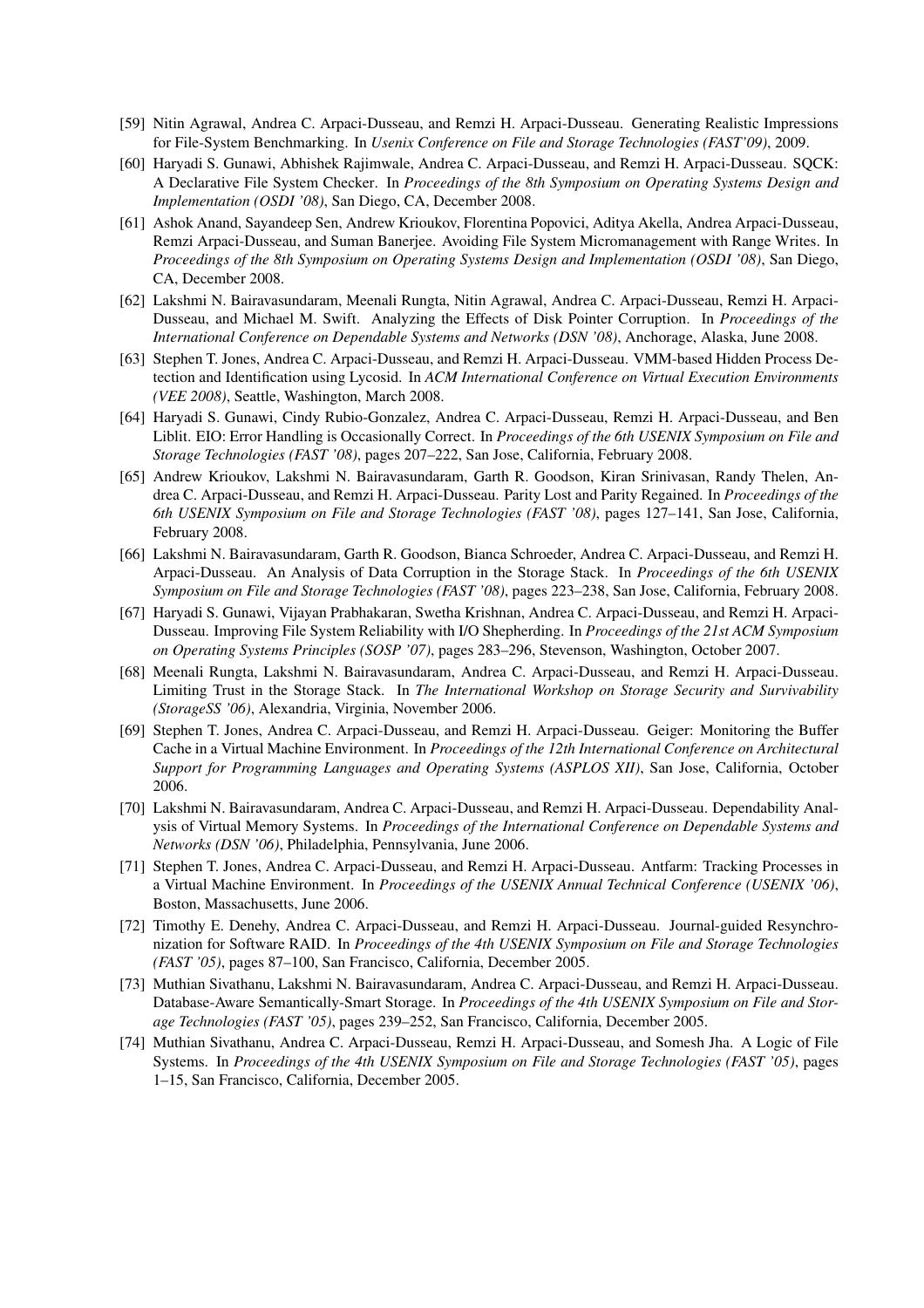- [75] Vijayan Prabhakaran, Lakshmi N. Bairavasundaram, Nitin Agrawal, Haryadi S. Gunawi, Andrea C. Arpaci-Dusseau, and Remzi H. Arpaci-Dusseau. IRON File Systems. In *Proceedings of the 20th ACM Symposium on Operating Systems Principles (SOSP '05)*, pages 206–220, Brighton, United Kingdom, October 2005.
- [76] Vijayan Prabhakaran, Andrea C. Arpaci-Dusseau, and Remzi H. Arpaci-Dusseau. Model-Based Failure Analysis of Journaling File Systems. In *Proceedings of the International Conference on Dependable Systems and Networks (DSN '05)*, pages 802–811, Yokohama, Japan, June 2005.
- [77] Haryadi S. Gunawi, Nitin Agrawal, Andrea C. Arpaci-Dusseau, Remzi H. Arpaci-Dusseau, and Jiri Schindler. Deconstructing Commodity Storage Clusters. In *Proceedings of the 32nd Annual International Symposium on Computer Architecture (ISCA '05)*, pages 60–73, Madison, Wisconsin, June 2005.
- [78] Vijayan Prabhakaran, Andrea C. Arpaci-Dusseau, and Remzi H. Arpaci-Dusseau. Analysis and Evolution of Journaling File Systems. In *Proceedings of the USENIX Annual Technical Conference (USENIX '05)*, pages 105–120, Anaheim, California, April 2005.
- [79] Muthian Sivathanu, Lakshmi N. Bairavasundaram, Andrea C. Arpaci-Dusseau, and Remzi H. Arpaci-Dusseau. Life or Death at Block Level. In *Proceedings of the 6th Symposium on Operating Systems Design and Implementation (OSDI '04)*, pages 379–394, San Francisco, California, December 2004.
- [80] Haryadi S. Gunawi, Andrea C. Arpaci-Dusseau, and Remzi H. Arpaci-Dusseau. Deploying Safe User-Level Network Services with icTCP. In *Proceedings of the 6th Symposium on Operating Systems Design and Implementation (OSDI '04)*, pages 317–332, San Francisco, California, December 2004.
- [81] Timothy E. Denehy, John Bent, Florentina I. Popovici, Andrea C. Arpaci-Dusseau, and Remzi H. Arpaci-Dusseau. Deconstructing Storage Arrays. In *Proceedings of the 11th International Conference on Architectural Support for Programming Languages and Operating Systems (ASPLOS XI)*, pages 59–71, Boston, Massachusetts, October 2004.
- [82] Lakshmi N. Bairavasundaram, Muthian Sivathanu, Andrea C. Arpaci-Dusseau, and Remzi H. Arpaci-Dusseau. X-RAY: A Non-Invasive Exclusive Caching Mechanism for RAIDs. In *Proceedings of the 31st Annual International Symposium on Computer Architecture (ISCA '04)*, pages 176–187, Munich, Germany, June 2004.
- [83] Muthian Sivathanu, Vijayan Prabhakaran, Andrea C. Arpaci-Dusseau, and Remzi H. Arpaci-Dusseau. Improving Storage System Availability with D-GRAID. In *Proceedings of the 3rd USENIX Symposium on File and Storage Technologies (FAST '04)*, pages 15–30, San Francisco, California, April 2004.
- [84] John Bent, Doug Thain, Andrea C. Arpaci-Dusseau, Remzi H. Arpaci-Dusseau, and Miron Livny. Explicit Control in a Batch-Aware Distributed File System. In *Proceedings of the 1st Symposium on Networked Systems Design and Implementation (NSDI '04)*, pages 365–378, San Francisco, California, March 2004.
- [85] Andrea C. Arpaci-Dusseau, Remzi H. Arpaci-Dusseau, Nathan C. Burnett, Timothy E. Denehy, Thomas J. Engle, Haryadi S. Gunawi, James Nugent, and Florentina I. Popovici. Transforming Policies into Mechanisms with Infokernel. In *Proceedings of the 19th ACM Symposium on Operating Systems Principles (SOSP '03)*, pages 90–105, Bolton Landing, New York, October 2003.
- [86] Doug Thain, John Bent, Andrea C. Arpaci-Dusseau, Remzi H. Arpaci-Dusseau, and Miron Livny. Pipeline and Batch Sharing in Grid Workloads. In *Proceedings of the 12th IEEE International Symposium on High Performance Distributed Computing (HPDC 12)*, pages 152–161, Seattle, Washington, June 2003.
- [87] Florentina I. Popovici, Andrea C. Arpaci-Dusseau, and Remzi H. Arpaci-Dusseau. Robust, Portable I/O Scheduling with the Disk Mimic. In *Proceedings of the USENIX Annual Technical Conference (USENIX '03)*, pages 297–310, San Antonio, Texas, June 2003.
- [88] James Nugent, Andrea C. Arpaci-Dusseau, and Remzi H. Arpaci-Dusseau. Controlling your PLACE in the File System with Gray-box Techniques. In *Proceedings of the USENIX Annual Technical Conference (USENIX '03)*, pages 311–324, San Antonio, Texas, June 2003.
- [89] Muthian Sivathanu, Vijayan Prabhakaran, Florentina I. Popovici, Timothy E. Denehy, Andrea C. Arpaci-Dusseau, and Remzi H. Arpaci-Dusseau. Semantically-Smart Disk Systems. In *Proceedings of the 2nd USENIX Symposium on File and Storage Technologies (FAST '03)*, pages 73–88, San Francisco, California, April 2003.
- [90] Muthian Sivathanu, Andrea C. Arpaci-Dusseau, and Remzi H. Arpaci-Dusseau. Evolving RPC for Active Storage. In *Proceedings of the 10th International Conference on Architectural Support for Programming Languages and Operating Systems (ASPLOS X)*, pages 264–276, San Jose, California, October 2002.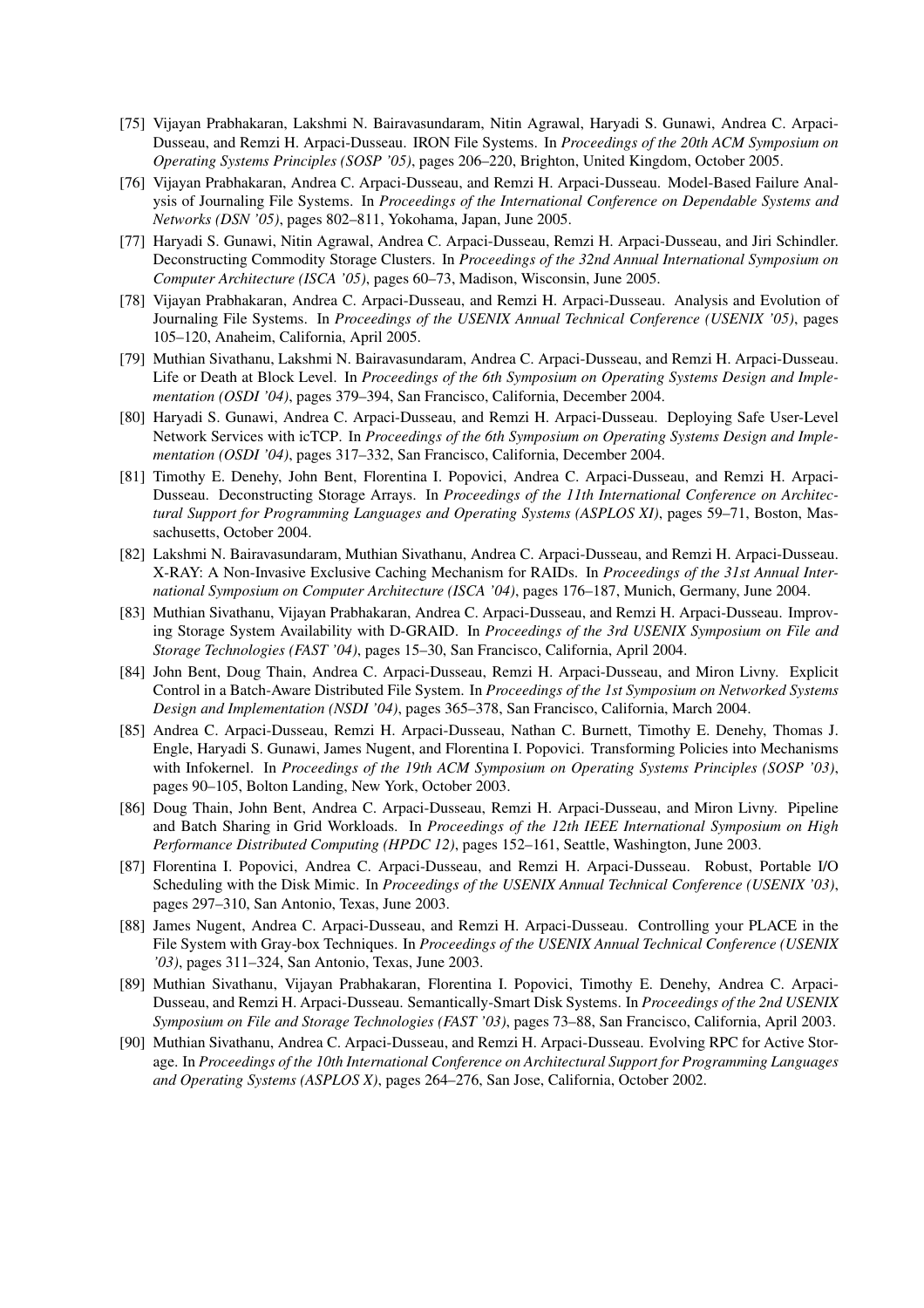- [91] John Bent, Venkateshwaran Venkataramani, Nick Leroy, Alain Roy, Joseph Stanley, Andrea C. Arpaci-Dusseau, Remzi H. Arpaci-Dusseau, and Miron Livny. Flexibility, Manageability, and Performance in a Grid Storage Appliance. In *High-Performance Distributed Computing (HPDC-11)*, Edinburgh, Scotland, July 2002.
- [92] Nathan Burnett, John Bent, Andrea C. Arpaci-Dusseau, and Remzi H. Arpaci-Dusseau. Exploiting Gray-Box Knowledge of Buffer-Cache Management. In *USENIX Annual Technical Conference*, June 2002.
- [93] Tim Denehy, Andrea C. Arpaci-Dusseau, and Remzi H. Arpaci-Dusseau. Bridging the Information Gap in Storage Protocol Stacks. In *USENIX Annual Technical Conference*, June 2002.
- [94] Brian Forney, Andrea C. Arpaci-Dusseau, and Remzi H. Arpaci-Dusseau. Storage-Aware Caching: Revisiting caching for heterogeneous storage systems. In *Conference on File and Storage Technologies (FAST)*, January 2002.
- [95] Douglas Thain, John Bent, Andrea Arpaci-Dusseau, Remzi Arpaci-Dusseau, and Miron Livny. Gathering at the Well: Creating communities for Grid I/O. In *SC2001*, November 2001.
- [96] Andrea C. Arpaci-Dusseau and Remzi H. Arpaci-Dusseau. Information and Control in Gray-Box Systems. In *The 18th Symposium on Operating Systems Principles (SOSP)*, October 2001.
- [97] Andrea C. Arpaci-Dusseau, Remzi H. Arpaci-Dusseau, John Bent, Brian Forney, Sambavi Muthukrishnan, Florentina I. Popovici, and Omer Zaki. Manageable Storage via Adaptation in WiND. In *International Symposium on Cluster Computing and the Grid (CCGrid '01)*, pages 1–9, Brisbane, Australia, May 2001.
- [98] Remzi H. Arpaci-Dusseau, Andrea C. Arpaci-Dusseau, David E. Culler, Joseph M. Hellerstein, and Dave Patterson. The Architectural Costs of Streaming I/O: A Comparison of Workstations, Clusters, and SMPs. In *Proceedings of the 4th International Symposium on High Performance Computer Architecture (HPCA-4)*, Las Vegas, Nevada, February 1998.
- [99] Andrea C. Arpaci-Dusseau, David E. Culler, and Alan M. Mainwaring. Scheduling with Implicit Information in Distributed Systems. In *Proceedings of 1998 ACM Sigmetrics International Conference on Measurement and Modeling of Computer Systems*, 1998.
- [100] Andrea C. Arpaci-Dusseau, Remzi H. Arpaci-Dusseau, David E. Culler, Joseph M. Hellerstein, and David A. Patterson. Searching for the Sorting Record: Experiences in Tuning NOW-Sort. In *The 1998 Symposium on Parallel and Distributed Tools (SPDT)*, Welches, Oregon, August 1998.
- [101] David Culler, Andrea Arpaci-Dusseau, Remzi Arpaci-Dusseau, Brent Chun, Steven Lumetta, Alan Mainwaring, Rich Martin, Chad Yoshikawa, and Frederick Wong. Parallel Computing on the Berkeley NOW. In *Ninth Joint Symposium on Parallel Processing*, Kobe, Japan, May 1997.
- [102] Andrea Arpaci-Dusseau and David Culler. Extending Proportional-Share Scheduling to a Network of Workstations. In *International Conference on Parallel and Distributed Processing Techniques and Applications (PDPTA)*, Las Vegas, Nevada, June 1997.
- [103] Andrea C. Arpaci-Dusseau, Remzi H. Arpaci-Dusseau, David E. Culler, Joseph M. Hellerstein, and David P. Patterson. High-Performance Sorting on Networks of Workstations. In *Proceedings of the 1997 ACM SIGMOD Conference*, pages 243–254, 1997.
- [104] Andrea C. Dusseau, Remzi H. Arpaci, and David E. Culler. Effective Distributed Scheduling of Parallel Workloads. In *Proceedings of 1996 ACM Sigmetrics International Conference on Measurement and Modeling of Computer Systems*, 1996.
- [105] Remzi H. Arpaci, Andrea C. Dusseau, Amin M. Vahdat, Lok T. Liu, Thomas E. Anderson, and David A. Patterson. The Interaction of Parallel and Sequential Workloads on a Network of Workstations. In *Proceedings of ACM SIGMETRICS'95/PERFORMANCE'95 Joint International Conference on Measurement and Modeling of Computer Systems*, pages 267–278, May 1995.
- [106] David E. Culler, Andrea Dusseau, Seth Copen Goldstein, Arvind Krishnamurthy, Steven Lumetta, Thorsten von Eicken, and Katherine Yelick. Parallel Programming in Split-C. In *Proceedings of Supercomputing '93*, pages 262–273, 1993.

## Refereed Journal Publications

[1] Anthony Rebello, Yuvraj Patel, Ramnatthan Alagappan, Andrea C. Arpaci-Dusseau, and Remzi H. Arpaci-Dusseau. Can Applications Recover from fsync Failures? *ACM Transactions on Storage (TOS)*, 17(2), 2021.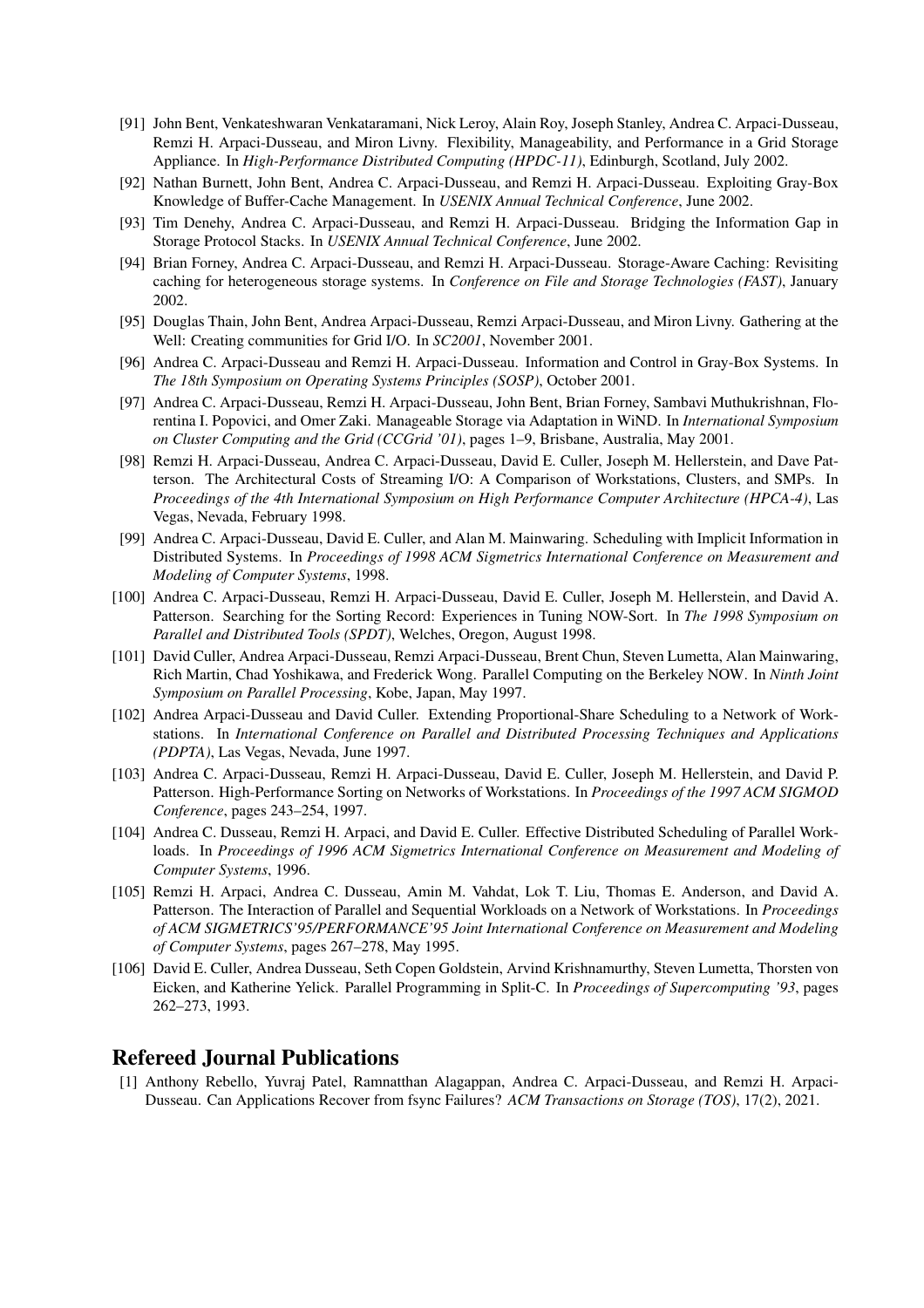- [2] Aishwarya Ganesan, Ramnatthan Alagappan, Andrea C. Arpaci-Dusseau, and Remzi H. Arpaci-Dusseau. Strong and Efficient Consistency with Consistency-Aware Durability. *ACM Transactions on Storage (TOS)*, 17(1), January 2021.
- [3] Ibrahim Kettaneh, Ahmed Alquraan, Hatem Takruri, Suli Yang, Andrea C. Arpaci-Dusseau, Remzi H. Arpaci-Dusseau, and Samer Al-Kiswany. The Network-Integrated Storage System. *IEEE Transactions on Parallel and Distributed Systems (TPDS)*, August 2019.
- [4] Ramnatthan Alagappan, Aishwarya Ganesan, Eric Lee, Aws Albarghouthi, Vijay Chidambaram, Andrea C. Arpaci-Dusseau, and Remzi H. Arpaci-Dusseau. Protocol-Aware Recovery for Consensus-Based Distributed Storage. *ACM Transactions on Storage (TOS)*, 14(3), October 2018.
- [5] Thanumalayan Sankaranarayana Pillai, Ramnatthan Alagappan, Lanyue Lu, Vijay Chidambaram, Andrea C. Arpaci-Dusseau, and Remzi H. Arpaci-Dusseau. Application Crash Consistency and Performance with CCFS. *ACM Transactions on Storage (TOS)*, 13(3), September 2017.
- [6] Aishwarya Ganesan, Ramnatthan Alagappan, Andrea C. Arpaci-Dusseau, and Remzi H. Arpaci-Dusseau. Redundancy Does Not Imply Fault Tolerance: Analysis of Distributed Storage Reactions to File-System Faults. *ACM Transactions on Storage (TOS)*, 13(3), September 2017.
- [7] Lanyue Lu, Thanumalayan Sankaranarayana Pillai, Hariharan Gopalakrishnan, Andrea C. Arpaci-Dusseau, and Remzi H. Arpaci-Dusseau. WiscKey: Separating Keys from Values in SSD-Conscious Storage. *ACM Transactions on Storage (TOS)*, 13(1), March 2017.
- [8] Thanumalayan Sankaranarayana Pillai, Vijay Chidambaram, Ramnatthan Alagappan, Samer Al-Kiswany, Andrea C. Arpaci-Dusseau, and Remzi H. Arpaci-Dusseau. Crash Consistency. *Communications of the ACM*, 58(10), October 2015.
- [9] Lanyue Lu, Andrea C. Arpaci-Dusseau, Remzi H. Arpaci-Dusseau, and Shan Lu. A Study of Linux File System Evolution. *ACM Transactions on Storage*, 10(1), Feb 2014.
- [10] Ao Ma, Chris Dragga, Andrea C. Arpaci-Dusseau, and Remzi H. Arpaci-Dusseau. ffsck: The Fast File System Checker. *ACM Transactions on Storage*, 10(1), Feb 2014.
- [11] Tyler Harter, Chris Dragga, Michael Vaughn, Andrea C. Arpaci-Dusseau, and Remzi H. Arpaci-Dusseau. A File is Not a File: Understanding the I/O Behavior of Apple Desktop Applications. *ACM Transactions on Computing Systems*, 30(3), August 2012.
- [12] Nitin Agrawal, Leo Arulraj, Andrea C. Arpaci-Dusseau, and Remzi H. Arpaci-Dusseau. Emulating Goliath Storage Systems with David. *ACM Transactions on Storage*, 7(4), Jan 2012.
- [13] Swaminathan Sundararaman, Sriram Subramanian, Abhishek Rajimwale, Andrea C. Arpaci-Dusseau, Remzi H. Arpaci-Dusseau, and Michael M. Swift. Membrane: Operating System Support for Restartable File Systems. *ACM Transactions on Storage*, 6(3), Sep 2010.
- [14] Nitin Agrawal, Andrea C. Arpaci-Dusseau, and Remzi H. Arpaci-Dusseau. Generating Realistic Impressions for File-System Benchmarking. *ACM Transactions on Storage*, 5(4), November 2009.
- [15] Muthian Sivathanu, Vijayan Prabhakaran, Andrea C. Arpaci-Dusseau, and Remzi H. Arpaci-Dusseau. Improving Storage System Availability with D-GRAID. *ACM Transactions on Storage (TOS)*, 1(2):133–170, May 2005.
- [16] Andrea Carol Arpaci-Dusseau. Implicit Coscheduling: Coordinated Scheduling with Implicit Information in Distributed Systems. *ACM Transactions on Computer Systems (TOCS)*, 19(3):283–331, August 2001.
- [17] Andrea C. Dusseau, David E. Culler, Klaus E. Schauser, and Richard P. Martin. Fast Parallel Sorting Under LogP: Experience with the CM-5. *IEEE Transactions on Parallel and Distributed Systems*, 7(8):791–805, August 1996.

## Books and Book Chapters

- [1] Remzi H. Arpaci-Dusseau and Andrea C. Arpaci-Dusseau. *Operating Systems: Three Easy Pieces*. Arpaci-Dusseau Books.
- [2] Timothy Bell, Andrea Arpaci-Dusseau, Ian Witten, and Michael Fellows. *Computer Science Unplugged: Understanding Computing Through Games and Puzzles*. Hubei: Huazhong University of Science and Technology Press, 2010.
- [3] John Hennessy and David Patterson. *Computer Architecture, Fourth Edition: A Quantitative Approach*, chapter 6, Case Studies for Storage Systems, pages 404–423. Elsevier, Morgan Kauffman, 2006.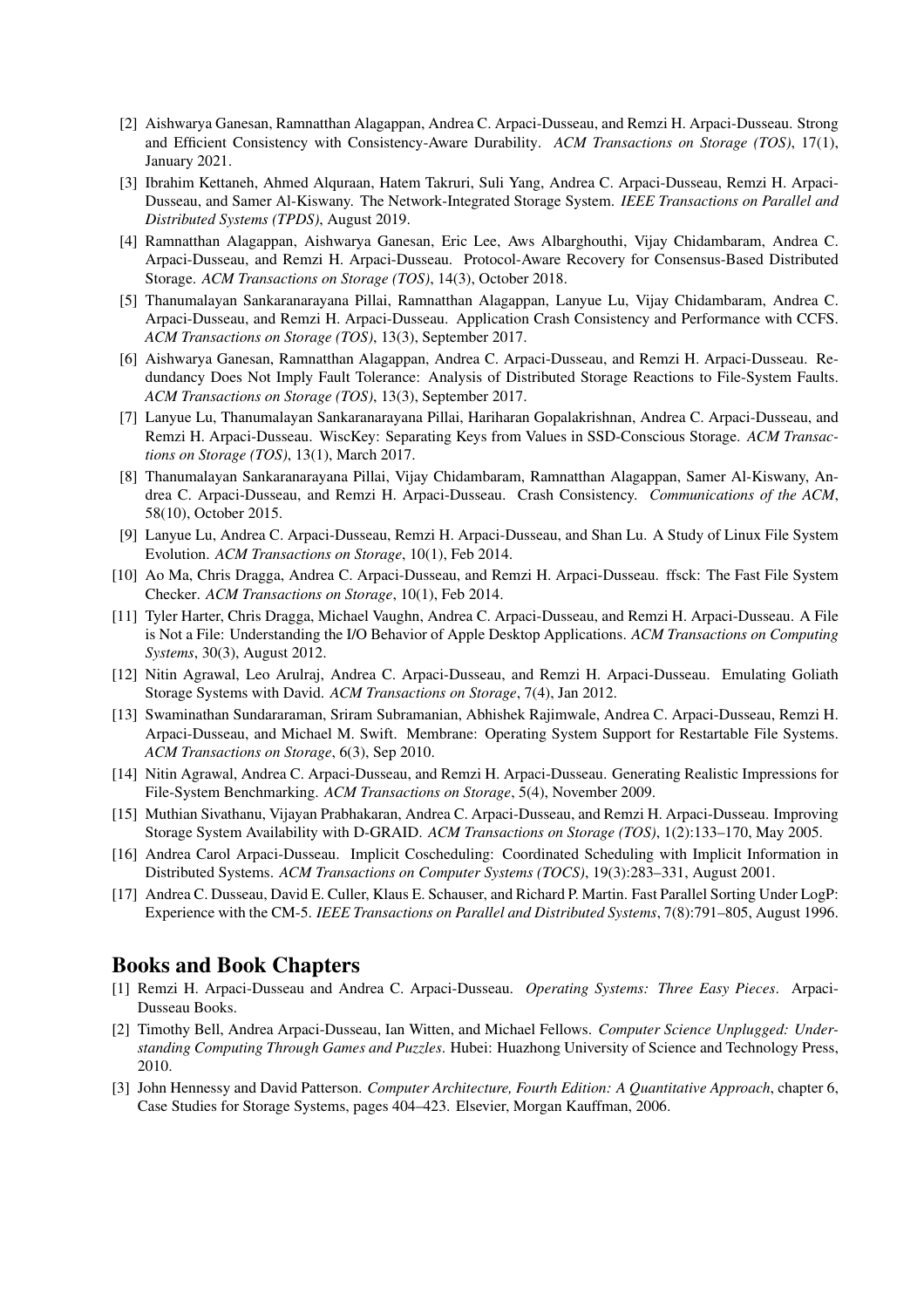- [4] John Bent, Venkateshwaran Venkataramani, Nick Leroy, Alain Roy, Joseph Stanley, Andrea C. Arpaci-Dusseau, Remzi H. Arpaci-Dusseau, and Miron Livny. NeST - A Grid Enabled Storage Appliance. In Jan Weglarz, Jarek Nabrzyski, Jennifer Schopf, and Macief Stroinkski, editors, *Grid Resource Management*, chapter 22, pages 341– 358. Kluwer Academic Publishers, June 2003.
- [5] D. Culler, A. Dusseau, R. Martin, and K. Schauser. *Portability and Performance for Parallel Processing*, chapter 4: Fast Parallel Sorting under LogP: from Theory to Practice, pages 71–98. John Wiley & Sons Ltd., 1994.

#### Refereed Workshop Publications

- [1] Jing Liu, Andrea C. Arpaci-Dusseau, Remzi H. Arpaci-Dusseau, and Sudarsun Kannan. File Systems as Processes. In *HotStorage'19*, July 2019.
- [2] Kan Wu, Andrea C. Arpaci-Dusseau, and Remzi H. Arpaci-Dusseau. Towards an Unwritten Contract of Intel Optane SSD. In *HotStorage'19*, July 2019.
- [3] Kan Wu, Andrea C. Arpaci-Dusseau, Remzi H. Arpaci-Dusseau, Rathijit Sen, and Kwanghyun Park. Exploiting Intel Optane SSD for Microsoft SQL Server. In *15th International Workshop on Data Management on New Hardware (DaMoN '19)*, July 2019.
- [4] Sudarsun Kannan, Andrea C. Arpaci-Dusseau, Remzi H. Arpaci-Dusseau, Yuangang Wang, Jun Xu, and Gopinath Palani. Designing a True Direct-Access File System with DevFS. In *Non-Volatile Memories Workshop (NVMW'19)*, March 2019.
- [5] Sudarsun Kannan, Nitish Bhat, Ada Gavrilovska, Andrea C. Arpaci-Dusseau, and Remzi H. Arpaci-Dusseau. Redesigning LSMs for Nonvolatile Memory with NoveLSM. In *Non-Volatile Memories Workshop (NVMW'19)*, March 2019.
- [6] Remzi H. Arpaci-Dusseau, Andrea Arpaci-Dusseau, and Venkat Venkataramani. Cloud-native file systems. In *10th USENIX Workshop on Hot Topics in Cloud Computing (HotCloud 18)*, Boston, MA, 2018.
- [7] Eunji Lee, Youil Han, Suli Yang, Andrea C. Arpaci-Dusseau, and Remzi H. Arpaci-Dusseau. How to teach an old file system dog new object store tricks. In *10th USENIX Workshop on Hot Topics in Storage and File Systems (HotStorage 18)*, Boston, MA, 2018.
- [8] Zev Weiss, Andrea C. Arpaci-Dusseau, and Remzi H. Arpaci-Dusseau. Densefs: a cache-compact filesystem. In *10th USENIX Workshop on Hot Topics in Storage and File Systems (HotStorage 18)*, Boston, MA, 2018.
- [9] Yuvraj Patel, Mohit Verma, Andrea C. Arpaci-Dusseau, and Remzi H. Arpaci-Dusseau. Revisiting concurrency in high-performance nosql databases. In *10th USENIX Workshop on Hot Topics in Storage and File Systems (HotStorage 18)*, Boston, MA, 2018.
- [10] Jun He, Sudarsun Kannan, Andrea C. Arpaci-Dusseau, and Remzi H. Arpaci-Dusseau. The Unwritten Contract of Solid State Drives. The 9th Non-Volatile Memories Workshop (NVMW '18), March 2018.
- [11] Ivo Jimenez, Carlos Maltzahn, Jay F. Lofstead, Adam Moody, Kathryn Mohror, Remzi H. Arpaci-Dusseau, and Andrea C. Arpaci-Dusseau. Characterizing and Reducing Cross-Platform Performance Variability Using OS-Level Virtualization. IPDPS Workshop '16, 2016.
- [12] Scott Hendrickson, Stephen Sturdevant, Tyler Harter, Venkateshwaran Venkataramani, Andrea C. Arpaci-Dusseau, and Remzi H. Arpaci-Dusseau. Serverless Computation with OpenLambda. In *The Eighth USENIX Workshop on Hot Topics in Cloud Computing (HotCloud'16)*, Denver, Colorado, June 2016.
- [13] Ramnatthan Alagappan, Vijay Chidambaram, Thanumalayan S. Pillai, Aws Albarghouthi, Andrea C. Arpaci-Dusseau, and Remzi H. Arpaci-Dusseau. Beyond Storage APIs: Provable Semantics for Storage Stacks. In *The Fifteenth Workshop on Hot Topics in Operating Systems (HotOS XV)*, Kartause Ittingen, Switzerland, May 2015.
- [14] Thanumalayan Sankaranarayana Pillai, Vijay Chidambaram, Joo-young Hwang, Andrea C. Arpaci-Dusseau, Remzi H. Arpaci-Dusseau. Towards Efficient, Portable Application-Level Consistency. In *Proceedings of the 9th Workshop on Hot Topics in Dependable Systems (HotDep '13)*, Farmington, PA, November 2013.
- [15] Lanyue Lu, Andrea C. Arpaci-Dusseau, and Remzi H. Arpaci-Dusseau. Fault Isolation And Quick Recovery in Isolation File Systems. In *5th USENIX Workshop on Hot Topics in Storage and File Systems (HotStorage '13)*, San Jose, CA, June 2013.
- [16] Thanumalayan Sankaranarayana Pillai, Andrea C. Arpaci-Dusseau, and Remzi H. Arpaci-Dusseau. Quarantine: Fault Tolerance for Concurrent Servers with Data-Driven Selective Isolation. In *3rd USENIX Workshop on Hot Topics in Parallelism (HotPar '11)*, Berkeley, California, May 2011.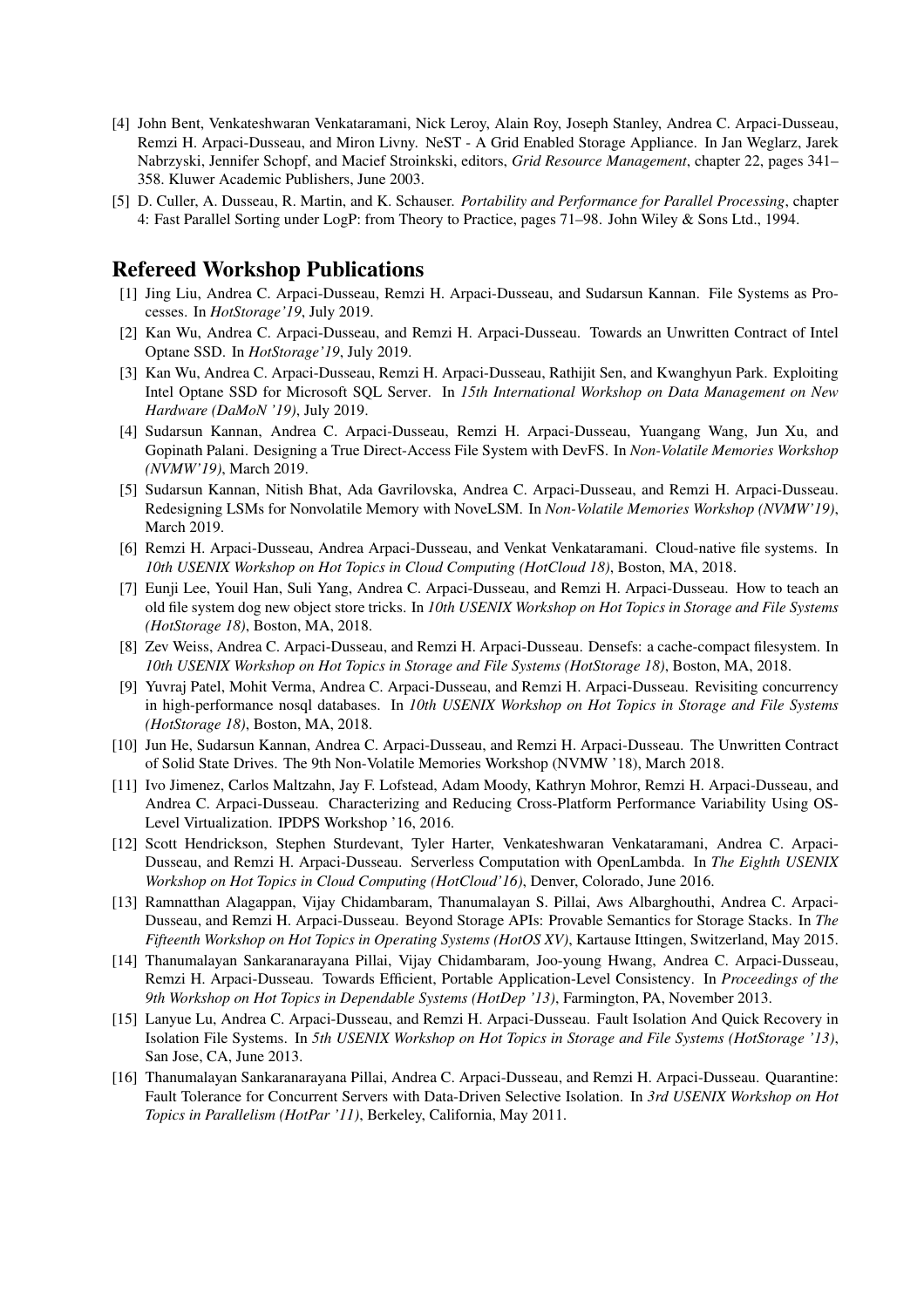- [17] Andrea C. Arpaci-Dusseau, Remzi H. Arpaci-Dusseau, Vijayan Prabhakaran. Removing The Costs Of Indirection in Flash-based SSDs with Nameless Writes. In *2nd Workshop on Hot Topics in Storage and File Systems (HotStorage '10)*, Boston, Massachussetts, June 2010.
- [18] Swaminathan Sundararaman, Sriram Subramanian, Abhishek Rajimwale, Andrea C. Arpaci-Dusseau, Remzi H. Arpaci-Dusseau, Michael M. Swift. Why panic()? Improving Reliability with Restartable File Systems. In *Workshop on Hot Topics in Storage and File Systems (HotStorage '09)*, Big Sky, Montana, October 2009.
- [19] John Bent, Remzi Arpaci-Dusseau, Andrea Arpaci-Dusseau, Miron Livny, and Timothy Denehy. Data-Driven Batch Scheduling. In *The Second International Workshop on Data-Aware Distributed Computing*, Munich, Germany, June 2009.
- [20] Nitin Agrawal, Andrea C. Arpaci-Dusseau, and Remzi H. Arpaci-Dusseau. Towards Realistic File-System Benchmarks with CodeMRI. In *First Workshop on Hot Topics in Measurement and Modeling of Computer Systems (ACM HotMetrics '08)*, Annapolis, MD, June 2008.
- [21] Swetha Krishnan, Giridhar Ravipati, Andrea C. Arpaci-Dusseau, Remzi H. Arpaci-Dusseau, and Barton P. Miller. The Effects of Metadata Corruption on NFS. In *Proceedings of the 3rd International Workshop on Storage Security and Survivability (StorageSS'07)*, Alexandria, Virginia, October 2007.
- [22] Meenali Rungta, Lakshmi N. Bairavasundaram, Andrea C. Arpaci-Dusseau, and Remzi H. Arpaci-Dusseau. Limiting Trust in the Storage Stack. In *The International Workshop on Storage Security and Survivability (StorageSS '06)*, Alexandria, Virginia, November 2006.
- [23] Sriya Santhanam, Pradheep Elango, Andrea C. Arpaci-Dusseau, and Miron Livny. Deploying Virtual Machines as Sandboxes for the Grid. In *Second Workshop on Real Large Distributed Systems (WORLDS'05)*, December 2005.
- [24] Su-Hui Chiang, Andrea Arpaci-Dusseau, and Mary K. Vernon. The Impact of More Accurate Requested Runtimes on Production Job Scheduling Performance. In *8th Workshop on Job Scheduling Strategies for Parallel Processing*, Edinburgh, Scotland, July 2002.
- [25] Remzi H. Arpaci-Dusseau and Andrea C. Arpaci-Dusseau. Fail-Stutter Fault Tolerance. In *The 8th Workshop on Hot Topics in Operating Systems (HotOS-VIII)*, May 2001.
- [26] Frederick C. Wong, Andrea C. Arpaci-Dusseau, and David E. Culler. Building MPI for Multi-Programming Systems using Implicit Information. In *Proceedings of The 6th European PVM/MPI User's Group Meeting*, Barcelona, Spain, September 1999.

## Magazine Articles, Technical Reports, Theses, and Other Publications

- [1] Aishwarya Ganesan, Ramnatthan Alagappan, Andrea C. Arpaci-Dusseau, and Remzi H. Arpaci-Dusseau. Redundancy Does Not Imply Fault Tolerance: Analysis of Distributed Storage Reactions to Single Errors and Corruptions. *;login: The USENIX Magazine*, 42(2), 2017.
- [2] Thanumalayan Sankaranarayana Pillai, Vijay Chidambaram, Ramnatthan Alagappan, Samer Al-Kiswany, Andrea C. Arpaci-Dusseau, and Remzi H. Arpaci-Dusseau. Crash Consistency: Rethinking the Fundamental Abstractions of the File System. *ACM Queue*, 13(7), July 2015.
- [3] Lanyue Lu, Andrea C. Arpaci-Dusseau, Remzi H. Arpaci-Dusseau, and Shan Lu. A Study of Linux File System Evolution. *;login: The USENIX Magazine*, 38(3), June 2013.
- [4] Lakshmi N. Bairavasundaram, Garth R. Goodson, Bianca Schroeder, Andrea C. Arpaci-Dusseau, and Remzi H. Arpaci-Dusseau. Data Corruption in the Storage Stack: A Closer Look. *;login: The USENIX Magazine*, 33(3), June 2008.
- [5] Andrea C. Arpaci-Dusseau, Remzi H. Arpaci-Dusseau, Lakshmi N. Bairavasundaram, Timothy E. Denehy, Florentina I. Popovici, Vijayan Prabhakaran, and Muthian Sivathanu. Semantically-Smart Disk Systems: Past, Present, and Future. *Sigmetrics Performance Evaluation Review (PER)*, 33(4):29–35, March 2006.
- [6] Andrea C. Arpaci-Dusseau and Remzi H. Arpaci-Dusseau. Stop All Filesystems Research. Technical Report 1466, University of Wisconsin, Madison, Computer Sciences, January 2003.
- [7] Florentina I. Popovici, John Bent, Brian C. Forney, Andrea C. Arpaci-Dusseau, and Remzi H. Arpaci-Dusseau. Datamation 2001: A Sorting Odyssey. Technical Report CS-TR-2002-1444, University of Wisconsin, Madison, August 2002.